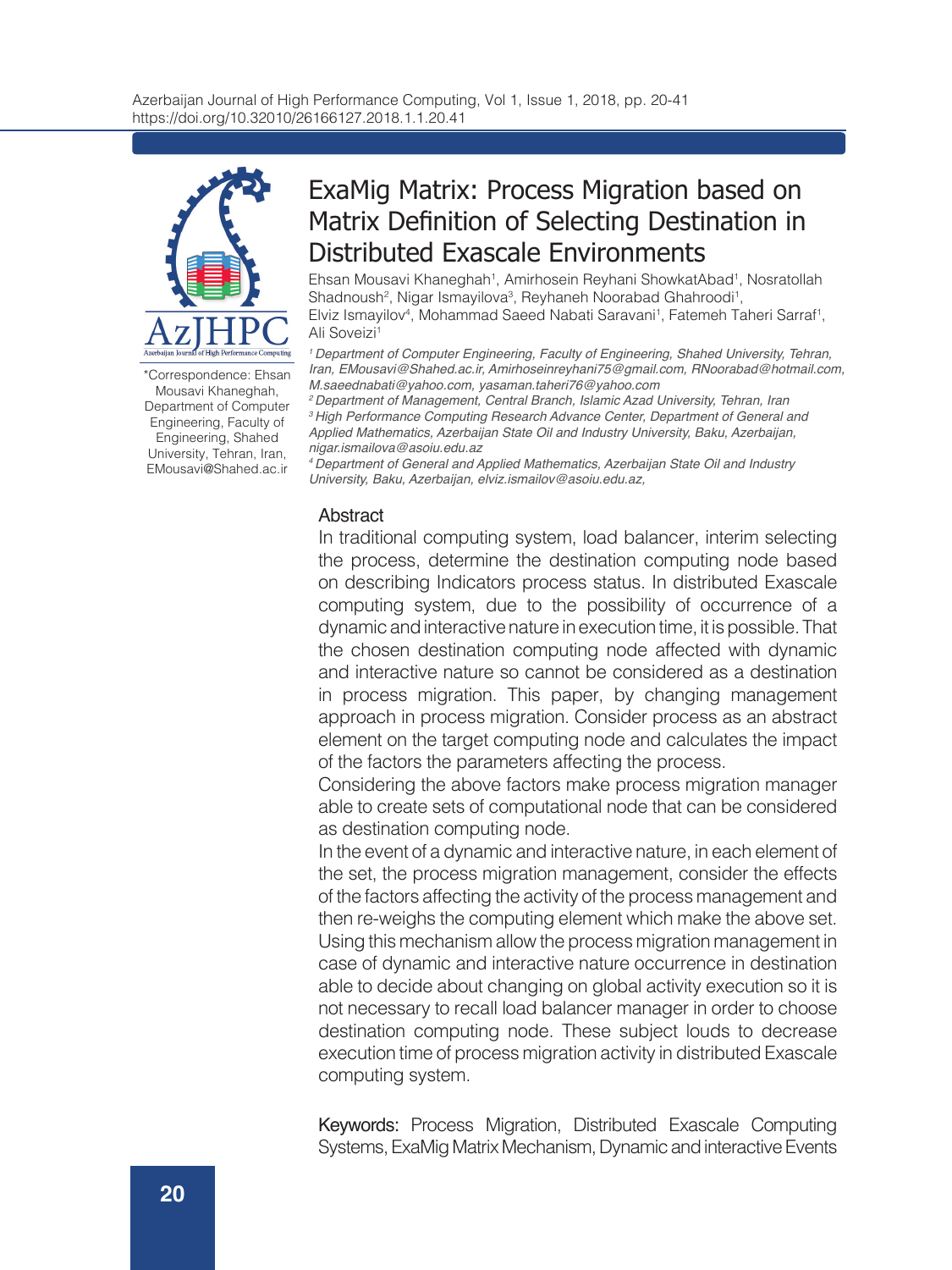### *1. Introduction*

The process migration has a task, based on the information received from the load distribution node, try to transfer the program code space, and also and the data space of a specified selected process [1]. In traditional computing systems, the process migration does not have duty to select the process and also the destination computing node [2]. The reason is the information consistency of the load balancer and the timing of the [implementation of] migration activities. In traditional computing systems, load balancer collect the information from the state of the computing node, especially the two computational node of source and destination, during the activities related to process migration is valid and there are no events during the above time which leads to a change in the status of the system and the effective nodes in the process migration execution activities [3, 4].

In Distributed Exascale computing systems, due to the definition of the concept of dynamic and interactive nature, it may leads that the system status descriptor be changed in the period of decision making about the status of the system and the execution of activities related to process migration [5, 6, 7, 8, 9]. In such a case, the information that the process migration is based on, may be invalid [5, 6]. Invalidity of information will affect the two concept of the transmitted node as well as the computing node of the destination. In this case, one of two policies ignoring the changes in the scope of the activity of the process migration or the changing the executer policy [10, 11].

In the policy of ignoring the changes, the process migration, regardless of dynamic and interactive event and also its effects on the system, proceed to continue the process migration trend [5, 12, 13], one of the failure state or end of occurred action. Then the node that has the ability to evaluate the system state descriptor indicators is to examine system. In traditional computing systems, as usual, load balancer has the ability to define and evaluate sets of indicators that describe the status of the system. This node may base on the new system status, attempts to undo changes or redistribute in system or confirm changes. The main advantage of this policy is the ease of implementation. On the contrary, the system may enter into situation that contradict the nature of the functioning of the computing systems [14, 15, 16].

Changing the executer policy, as respects the processor node is the process migration, so the procedure of review and implementation from the moment of calling the process migration, from load balancer delegate to process migration. In such a situation, the process migration should be able to decide based on a set of indicators on which process has the ability to be selected as a candidates of process migration, also this node should be able to decide what indicators should the destination machine have to satisfy both the condition of the migrated processes and the condition of the effects of the dynamic and interactive events on process the system and the condition of the time [17, 18, 19]. In changing the executer policy, two patterns can be used for the process migration to determine the general policy of identifying the two concepts mentioned above. In the first policy, each node of migration, and consequently each node of the beneficiary is analyzed by the process migration and decided upon it. However, this policy makes the process migration take careful decisions correct manageability of dynamic and interactive events. But on the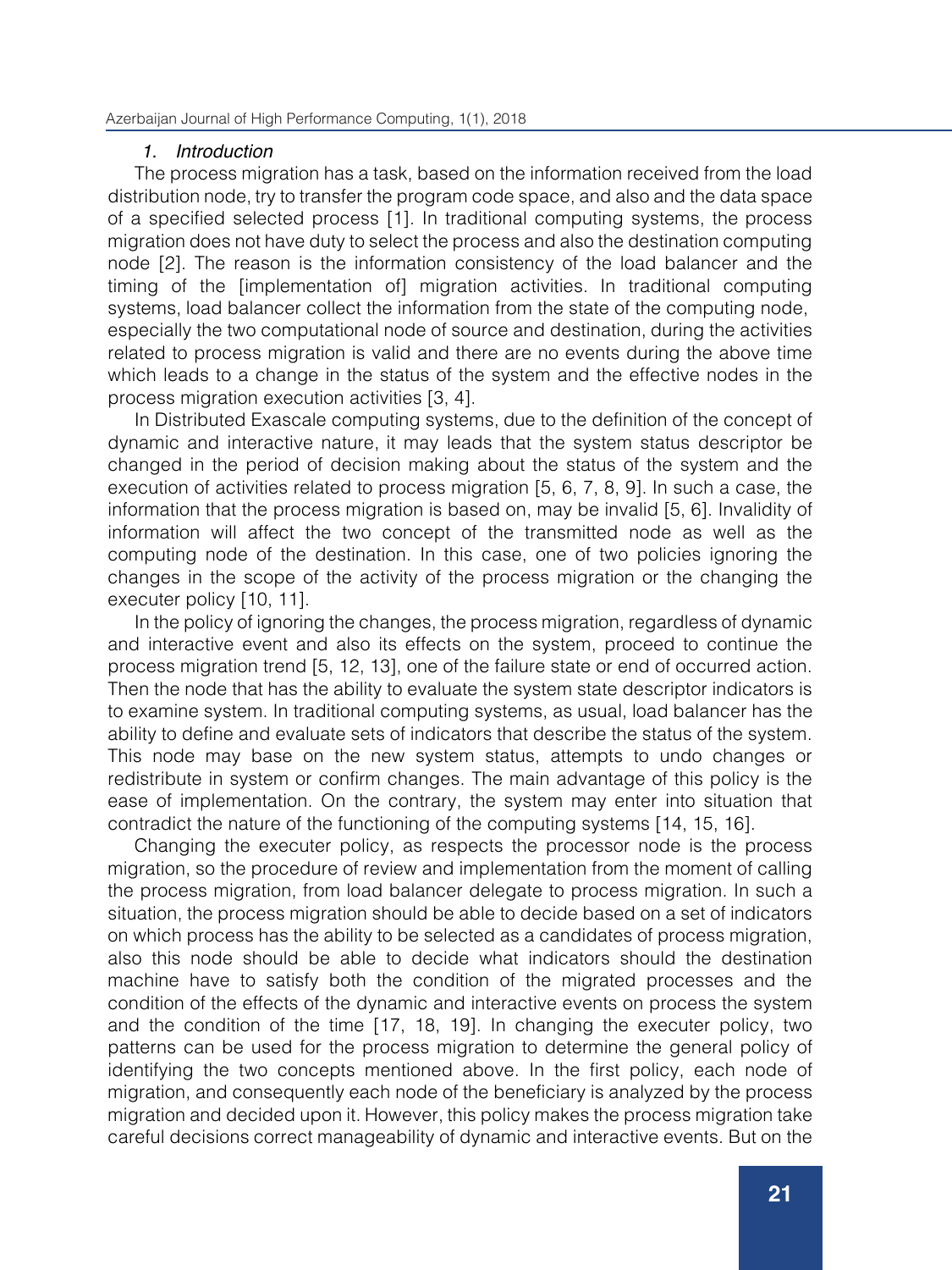contrary, requires high execution time. In this case policy, definition of a set of indicators and making decision based on these indicators. In second policy, it should be possible to describe the status of the nodes that influencing decision and the decision trend is based on a mathematical model, and based on the appropriate model with the status of the two nodes, the factors affecting the decision and decision process will be decided [5, 20].

In this article, by using matrix algebra, a mathematical model for describing the destination machines and the decision making process for selecting the destination machine in the process migration, is presented. This mathematical model provides the capability for process migration that can describe the effective indicators on the choice of destination machine and also redefine the decision making process based on the indicators. Also this mathematical model has the capability to describe the relationship between the above mentioned indicators.

### *2. Related Work*

In traditional computing system, the system manager uses three different patterns to respond requests for processes [21, 22]. In the first pattern, the central element for answering the process requests is based on the resource discovery [22, 23]. In this method, resource discovery attempts to find resources for desired process outside the computing system. In the second pattern, the central element is the load balancer [23, 2]. In this way, the load balancer based on a set, called the Recourse State, describes the state of the computing node. Each request for the load balancer should be able to be expressed on the basis of a set of indices that are similar to the type of Resource state indices. When processes have an access request to a resource or resources in the local computing system that cannot meet the constraints required by the process to continue the process execution, the load balancer will redistribute the load and will call the process migration through migration mechanisms [24, 25]. In the third pattern, the process migration transmits a process to another computing node to meet the process requirements [26]. Each element of resource discovery and load balancer, based on information gathering, resource management and computing elements, are designed to operate at system level, despite the need to process `and to create a stable state, imposes additional load to the computing system. Therefore, reducing the number of times these units activated, can reduce the response time in addition to reducing system overhead [27, 28].

Each of the three mentioned patterns uses different mechanisms for carrying out the activity that the type and structure of the mechanisms are proportional to the architecture of the distributed system, the objectives and types of received requests [23, 24, 28]. Below is a review of some of the load distribution algorithms, resource exploration and process migration in distributed cluster, grid, peer to peer and cloud systems.

### *2.1.Load Balancing*

In high performance computing systems, especially in distributed systems, the load distribution is one of the key elements in system management, which this process affects the performance of the computing system [29]. In [30], a kind of load distribution algorithm in cloud computing systems is introduced, which the load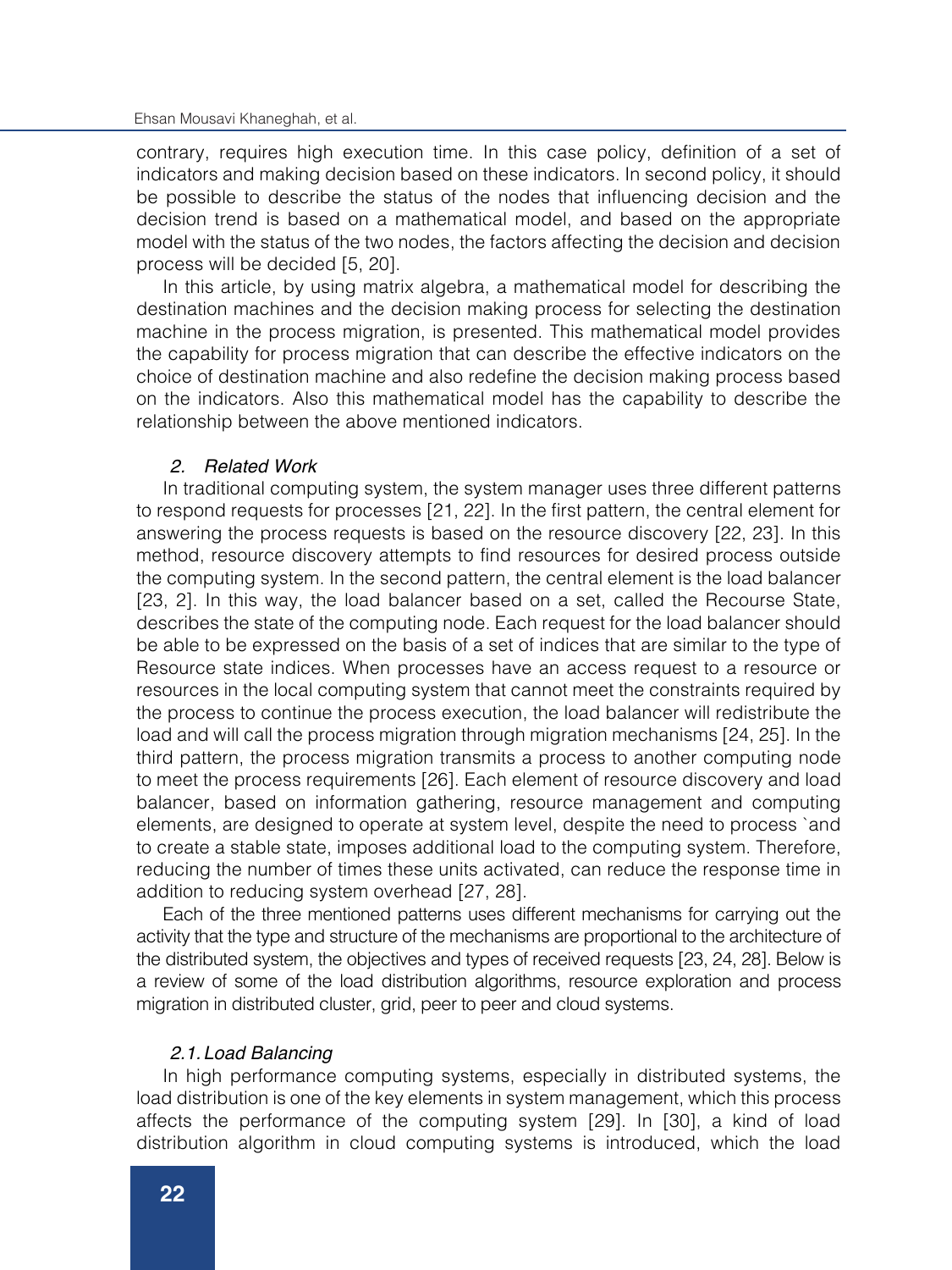### Azerbaijan Journal of High Performance Computing, 1(1), 2018

balancer receives a list of virtual machines and the JOB queue by scanning, and based on the information obtained, the request is made on a virtual machine properly mapped. If in this way the virtual machine is overloaded, a number of jobs will be transferred to other virtual machines. [31] Provides a mechanism for modifying the problem of throttled algorithms that do not take specific resources for tasks and are not suitable for heterogeneous virtual machine environments. In this mechanism, using clustering of virtual machines into groups in which virtual machines of a similar size, addresses the problem. This mechanism improves in wait time, runtime, turnaround time and throughput. [32] Proposes an autonomous agent-based load balancing mechanism that provides load balancing in cloud environments. This mechanism, by calculating the pre-load factor for virtual machines, is used to search for a virtual machine if the speed of the virtual machine approaches the threshold. Maintaining the information of the virtual machine of the candidate reduces the time of service. An algorithm called AMLB has been presented in [33], which collects and stores information about virtual machines, the number of received requests, at any given time, identifies the virtual machine with the least load and allocates the request to it. In this way, the virtual machine with higher processing capabilities is allocated more load. This algorithm improves response time. [34] An algorithm based on the method of estimating the end time of heterogeneous clouds is presented with the aim of improving processing time and response time. In this algorithm, a different level of timing is considered by calculating the average processing power of the virtual kernel.

In [35], a load distribution algorithm in cluster systems introduces. In this algorithm, instead of considering the queue length of the queue, it uses processor efficiency, processor queue length, network traffic, and memory efficiency to detect the load of each node. In this algorithm, after deciding on the transfer of the process, the process from the highly load to the lightly load computing node. In [36], a load distribution algorithm in grid systems is introduced. The algorithm gains load information from clusters and transfers it to a unit called GIC to store it. If the load transmitted exceeds the limit, that is, the amount of use of all cluster resources reaches a certain limit, the GIC unit will be notified. GIC transmits the load to another cluster by providing a list of other clusters that use the least.

# *2.2.Resource Discovery*

One of the basic services in distributed computing systems such as grid computing system is the resource discovery, which should be able to provide relevant resources for requests [37]. In the classification of distributed resource algorithms in grid systems, [38] one or set of controllers finds appropriate resources in the server client architecture. In this mechanism, servers store information about the services and services they provide. When a request is received in relation to a specified service, the request is sent to the server and the appropriate resource is assigned to the request.

The paper [39] provides a sort of adaptive resource discovery mechanism and resource selection models in Grid. The mechanism is based on three models: the adaptation stretch model, the Adaptive and Model pull-pull adaptive. In the adaptation stretch model, the grid environment consists of several nodes, one of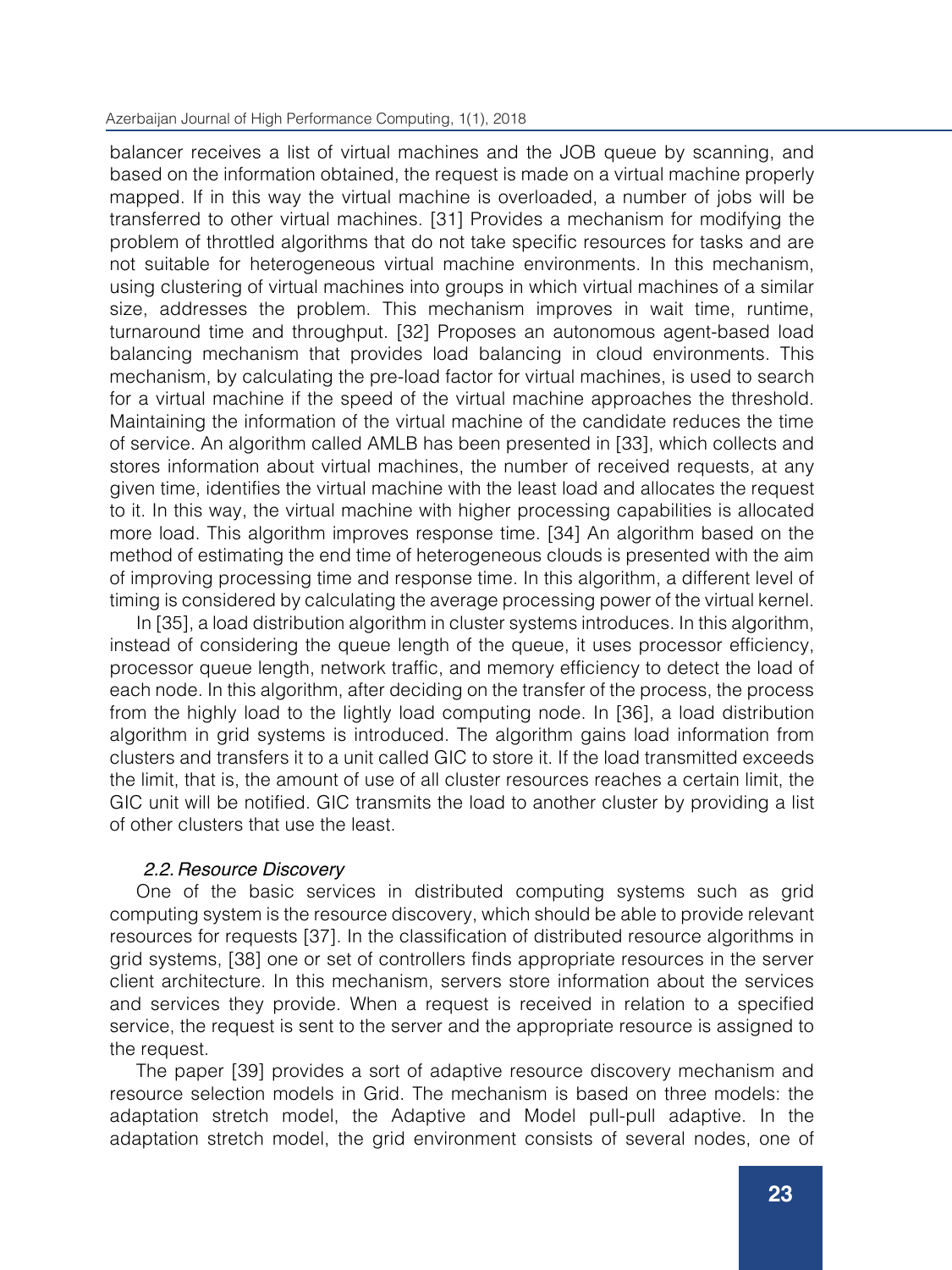### Ehsan Mousavi Khaneghah, et al.

which is a synchronization node, in which a daemon is running. This daemon can collect dynamic information such as CPU speed, CPU load, and memory size from various remote nodes. Also, due to heavy traffic to the daemon, as soon as the grid environment becomes larger and larger, the search query process will waste a lot of time. In the adaptive pressure model, the Grid environment consists of several nodes, one of the nodes being used as the coordinator, the main server is running, and the other nodes in the environment collect local status information. The grid environment in this model consists of three layers: the main coordinator (layer 1), the aggregators (layer 2) and the grid node (layer 3).

In decentralized resource discovery mechanisms, [40, 41, 42, 43, 44, 45] they have come up with a flat-panel architecture that has been configured. Each user connects to a node, issues your application. The node responds to requests when it implements requests, or transfers requests to other nodes.

# *2.3.Process Migration*

The process migration in distributed systems is responsible for managing the process transmission trend. There are various mechanisms in this scope. In [46], the process migration based on parameters decision and the system purpose, chooses one of four mechanisms: total copy, precopy, lazy copy, flushing, and designing the transfer process based on it. In [47], a migration mechanism is introduced based on a genetic algorithm that effectively mitigates the load imbalance in multiple processors. In this mechanism, the genetic algorithm is used to find the best destination for migrating the process. In [48, 49, 50], the process of migration has been proposed to improve efficiency and reliability. In this mechanism, each process is divided into several repetitions. Each copy is executed on a different server to calculate the amount of tolerance. In addition, any copy processor migrates to another server if it consumes more than one current server.

# *3. Basic concept*

The process migration in the cluster and grid computing systems, does not play a role in any of the two concepts of candidate processes and candidate computing nodes as destinations. Both responsibilities are the responsibility of the load balancer. The load balancer, based on the single variable function defined by the central processing unit, decides on the candidate computing elements as the destination machine. When the load balancer attempts to select the candidate's computing node process transmission, this decision is made in the form of an abstract decision. In the abstract decision, the decision maker node summarizes all the factors affecting decision-making in a parameter (or decision parameters) and processes the trend of the decision in an abstract environment.

This leads to the following: a) during the decision-making trend, the role and influence of the factors effecting the decision will remain constant. B) Only the factors identified by the decision-maker affect the decision. In such a situation, the load balancer uses Eq. 1 to decide on the selection of the computing node as the destination candidate.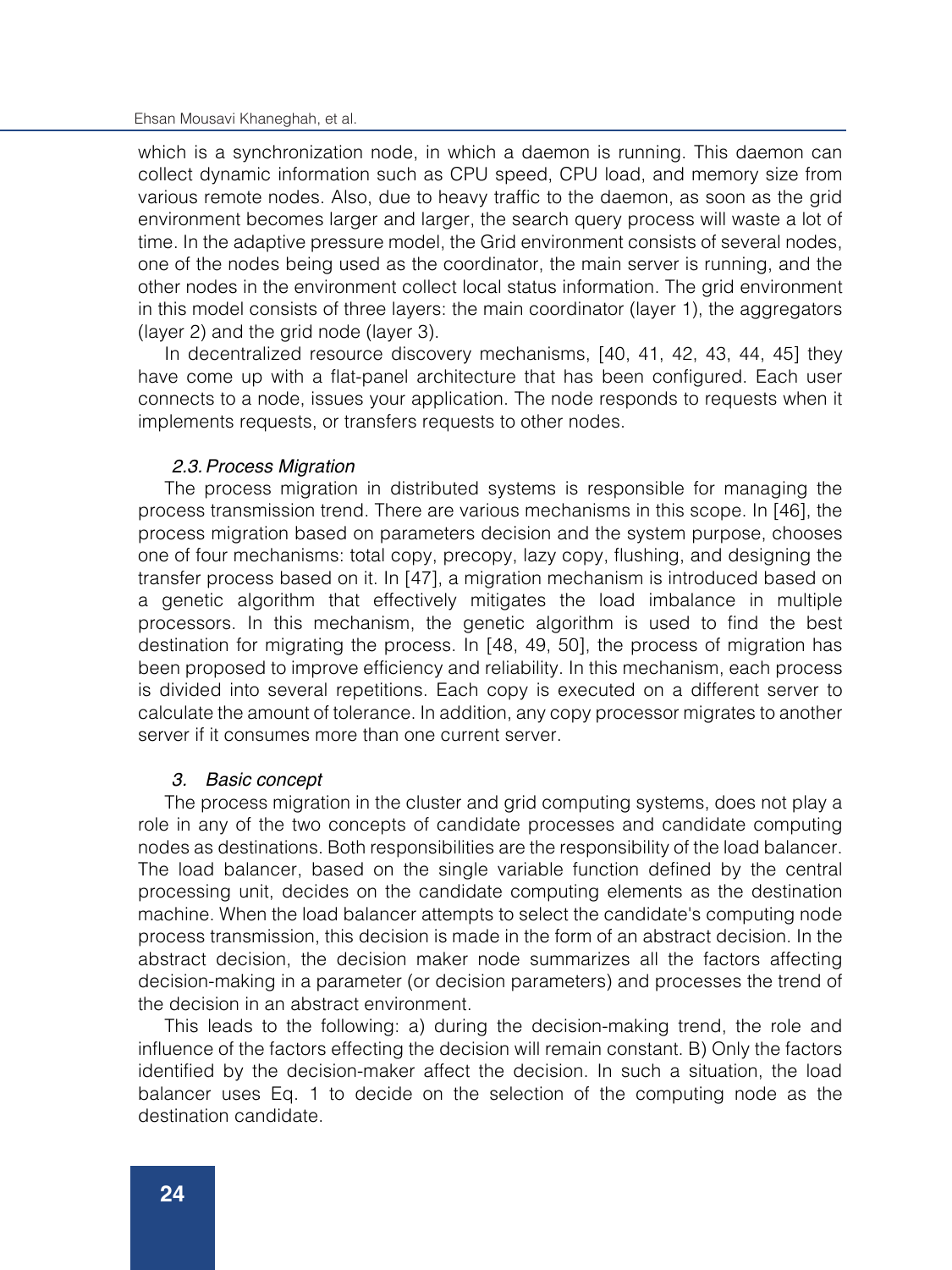# $\forall$ Machine<sub>i</sub> ∈ {Computing<sub>System</sub>}, y = Cpuusage(t)| y + Cpu usage<sub>process</sub>.  $<$  100 then select Machine,  $Eq. 1$

As seen in Eq. 1, in computing systems such as Grid and Cluster, Process I, is chose by the load balancer for the process migration. This element obtains information from the data structural of the operating system or based on the information received from the corresponding units on the labor status of each candidate computational nodes. If, in the case of transferring the process to the computing node j, the load condition does not exceed 100%, it will start the transmission. Eq. 1 is an abstract formula, in which the effects of computing nodes and the role of process in global activity, does not considered.

This decision pattern in distributed Exascale systems, especially during the occurrence of a dynamic and interactive nature, cannot be used because, at the time of the occurrence of a dynamic and interactive nature, a concept known as impression and influential nodes is defined. Based on the concept of impression and influential elements, when dynamic and interactive event occurs, the set of factors on the decision-making trend of determining the candidate nodes for the process transmission is effective, and also what element is considered for the transfer of the process is impressed. Therefore, the Process migration should attempt to define two Influence and Impressionable spaces for each process. The two spaces mentioned, should also be defined for the destination computing node.

In distributed Exascale systems, unlike traditional computing systems, the core element of performing activities from the point of view of the process migration is global activity. In traditional computing systems, the concept of process is used by the process migration. The process migration defines its activities based on the concept of the process. The redefinition of the concept of the core element based on global activity makes it possible to: A) decisions made by the process migration, in contrast to Eq. 1, to withdraw from the abstract state. B) The destination machine is selected based on its functional role in completing a part (or all) of the global activity.

Consider that each global activity is a collection of related processes. These processes are not abstract and interact with each other. This causes the process migration, during the determination of the candidate's computing element for process transmission, requires the consideration of these interactions and communications.

If, at the moment  $t =$  Alpha, an event occurs in the system that the process migration selects process p for process migration, then the migrate set can be calculated based on all the computational elements that are allowed in Eq. 1. The members of the Migrate set are defined according to Eq. 2.

 $∀ Machine_i ∈ Eq. 1<sub>set</sub> | < time<sub>condition</sub>, Dependent<sub>condition</sub>, Development<sub>condition</sub>, Development<sub>condition</sub> |$ 

 $>$  is Valid  $|$  < Time<sub>condition</sub>, Type<sub>conditation</sub>, Dependency<sub>condition</sub> > Then Machine<sub>i</sub> ∈ Migrate<sub>set</sub> Eq. 2

Eq. 2 implies that each computing node j can be a member of the migrate set, which has A) the necessary condition for membership in the set, and after the process migration the load of destination node where acceptable. B) Time constraints, dependencies, and redirection of national activity. C) Time constraints, types, and dependencies in the destination machine to accept the computing process. Eq. 2, in contrast to Eq. 1, attempts to create a space of 3 \* 3, in which both process and the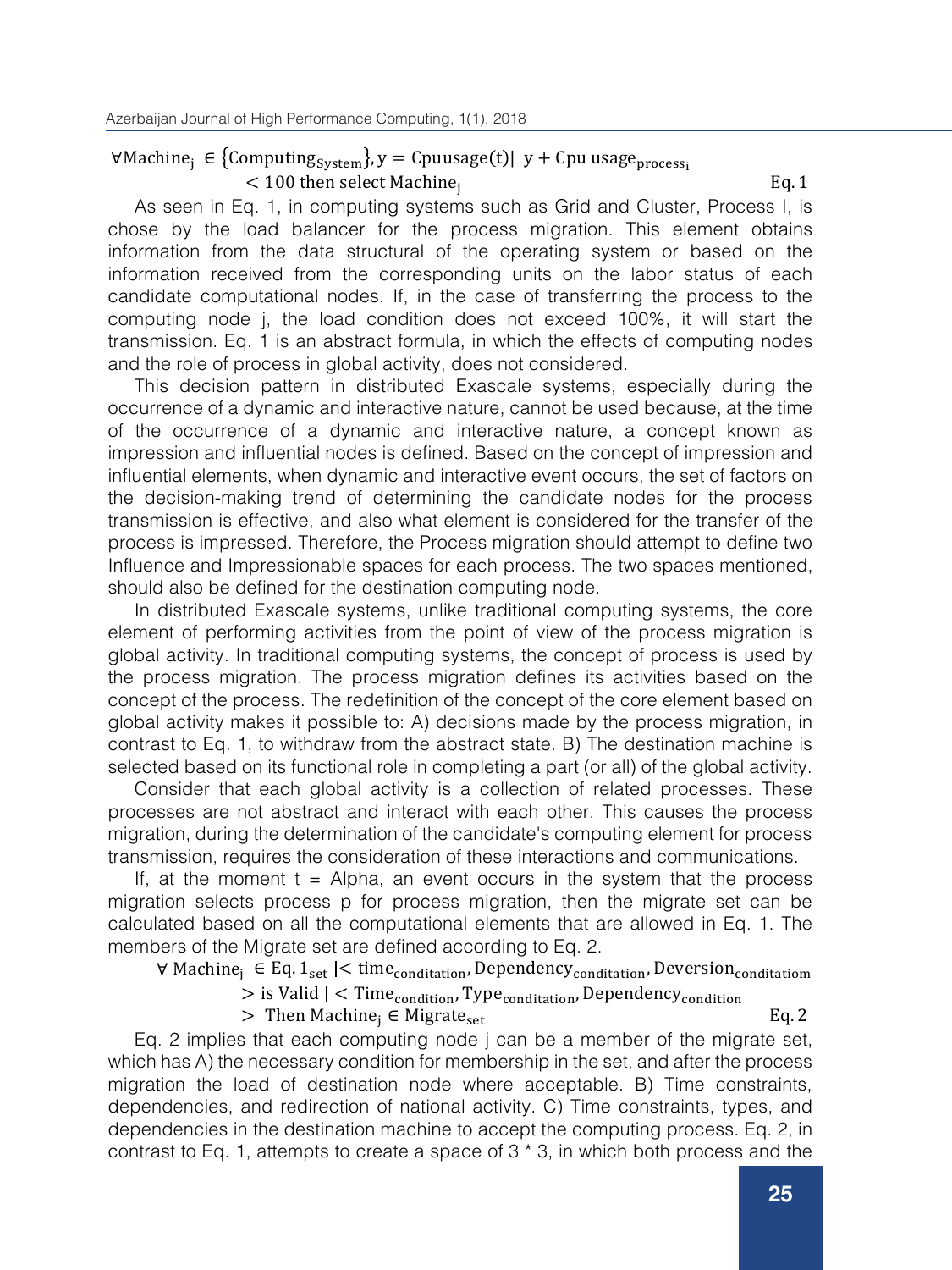destination computing node must be able to fit into an adaptable space. The element that connects the two three-dimensional spaces associated with each process and destination computing node is the time dimension.

Time from the viewpoint of the process means the consideration of the constraints governing the execution time of the process, and from the point of view of the destination computing node, means the constraints governing the implementation of processes related to global activities. In terms of the process, any concept in which the failure to perform an activity at a specified time would lead to failure of the execution process or Whether an activity occurs within a given time period leads to the activation of an incident, it is a time constraint. The timing constraints from the viewpoint of computing nodes include any computing node dependency in the sense of time, which in some way will affect the management of the global activities existing in the destination computing node.

The dependency constraint is also common between process and destination computing node. In the processes, the dependency constraint is the set of dependencies of the process to other processes and resources that fail to fulfill them will lead the process to fail its execution. In the destination computing node, the dependency constraint is any ability or inability that makes the execution of the process in the event of process migration on the destination computing node.

The redirection overrides the global activity on the process space, includes all constraints, limitations, capabilities, and features of the redirect the global activity from the source to destination computing node. This redirection of global activity makes the descriptor line of the computational process change. [4D] The type constraint is defined in distributed Exascale computing systems. This constraint stems from the patterns used by the distributed Exascale computing system manager for resource categorization. For example, in distributed Exascale computing systems, [52] uses the classification of resources based on the operating system classification model. The type constraint addresses whether the process transmission, from the source computing node to the destination computing node, has a functional definition or not? If the destination computing node has the ability to respond to the request, but the type of resource requested by the process has no comparative advantage and in the stable state of the computing system, the destination computing node is not considered as the source of the computation of the source response, in this case, the destination computing node is not capable of establishing the type constraint.

# *4. ExaMig Matrix*

If, after the creation of the Migrate set, in the process p a dynamic and interactive event occurs, then the ExaMig Matrix process migration stops the current process migration trend and starts a new process migration, because the process p has be transferred to another process like  $\acute{\text{p}}$ . Another solution, known as the impact factor, is the extraction of the transformation effects of the process  $p$  into  $\dot{p}$  and the reflection of the effects on each three dimensions of the descriptor space of the process for the process migration. In such a situation, the most important challenge of the process migration is the process that, due to the changes in the process of turning the p to  $\mathfrak{p}$ , each dimension of the descriptor space from the general pattern governing the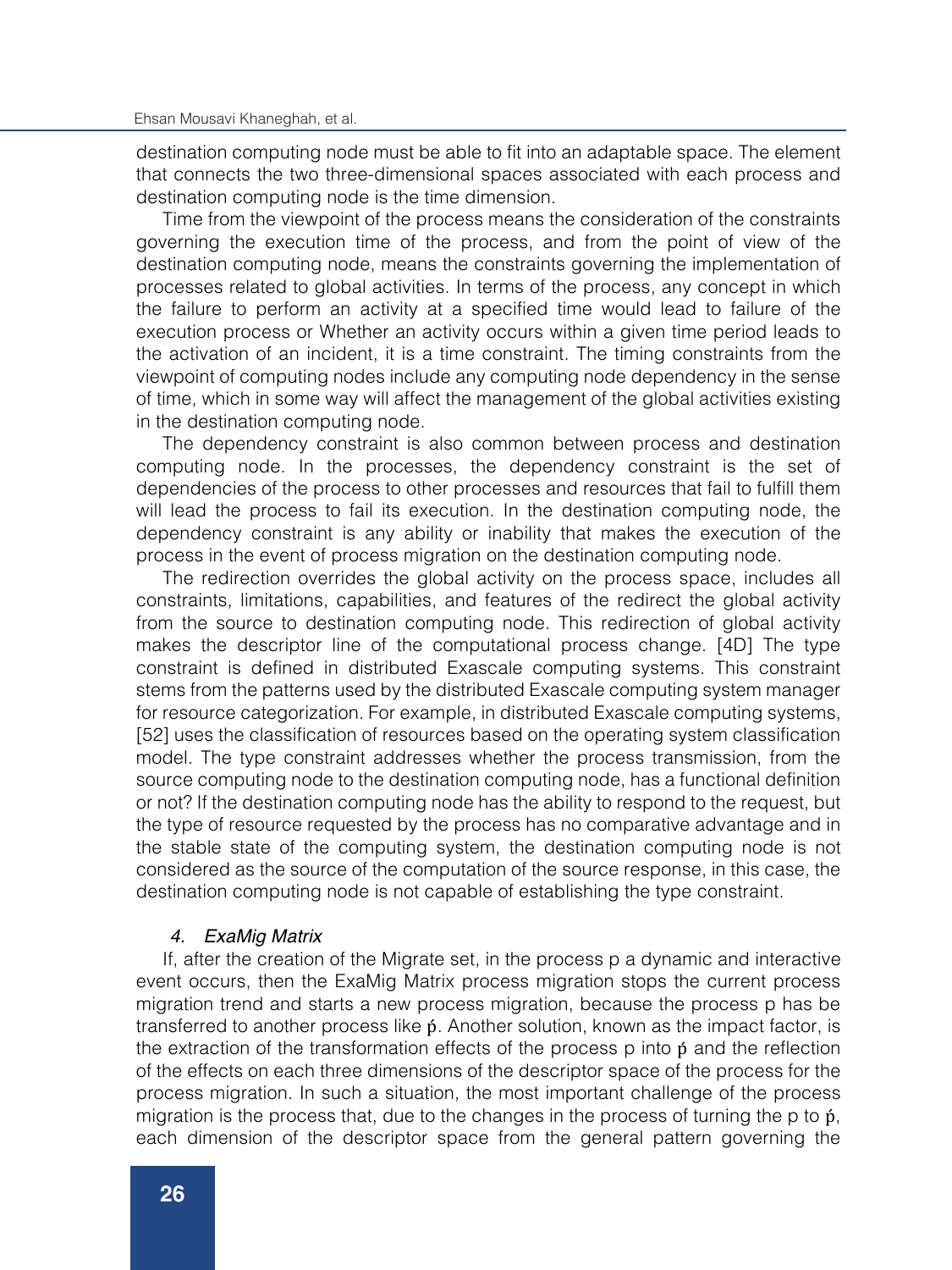dimension before the transformation of the p to  $\beta$  or as a result of this becoming, then it has lost its nature and has become in another sense. For this purpose, the process migration introduces a conceptual process called the description of the next situation based on Eq. 3.

$$
Circumstance = \sum_{state_i} (Beta|Alpha_{state_i})Alpha_{state_i}
$$
Eq. 3

state<sub>i</sub><br>In Eq. 3, if the process definition space is taken into account as a form of a threedimensional space (T, D, D), then each process p is actually defined a space based on the multiplication of inner product of these three dimensions to each other. In this situation, the space w a sub-space on the influence of the inner-product of space (T, D, D) due to the occurrence of a dynamic and interactive nature, and Beta is a space of spaces (T, D, D) producer which the start process migration is defined by the process, that the circumstance is the best approximation of the beta by the w vector. Formula 3 describes the approximate description of the descriptor space of the process after the occurrence of a dynamic and interactive nature and its approximation to the process description space at the start of the migration process. Eq. 3 describes the approximate description of the descriptor space of the process after the occurrence of a dynamic and interactive event and its approximation to the process description space at the start of the process migration. If Circumstance exists, it means that the process migration is able to have an appropriate approximation for the process state after occurring in a dynamic and interactive event, otherwise, due to the lack of definition of the approximation, from viewpoint of the process migration, the process failed.

If the destination computing node has a dynamic and interactive nature and this dynamic and interactive nature causes the process transmission status be changed from the source to destination, then the process migration for each computational node in the Eq. 2 selected as the candidate computing node for the process transmission, calculates the Nominee coefficient based on Eq. 4.

Nominee(t) =  $[\beta_1(t) + B_2$ Time(t) + B<sub>3</sub>Running – ability(t) + B<sub>4</sub>Dependency(t) + Viability(t) + B<sub>6</sub>Scalibility(t) \* D(t) Eq. 4  $B_5$ Viability(t) +  $B_6$ Scalibility(t)] \* D(t)

As is seen in Formula 4, the process migration will calculate the probability of the process migration in each computing node that is known as the destination candidate node.

$$
\beta_1 = \left[\frac{\text{NumberAccepted Process}}{\text{Number Required Process}}\right]_{t=\epsilon}^{t=\gamma} \qquad \text{Eq. 5}
$$

As is seen in Eq. 5, the coefficient β1 indicates the number of processes that apply to the computing node for process migration trend and has been migrated to the computing node, in relative to the number of processes that are used for the computational element, have applied for immigration - in the specified time frame [γ, ε]. The coefficient β1 is a value between zero and one, greater the probability of accepting the process of passing the process to the destination computing will be.  $\beta_i$ , which i index is between 2 and 6, indicates the importance of the index defined in [6] for the ability of the computing node to perform process migration during the occurrence of a dynamic and interactive nature. According to [6], to let a computing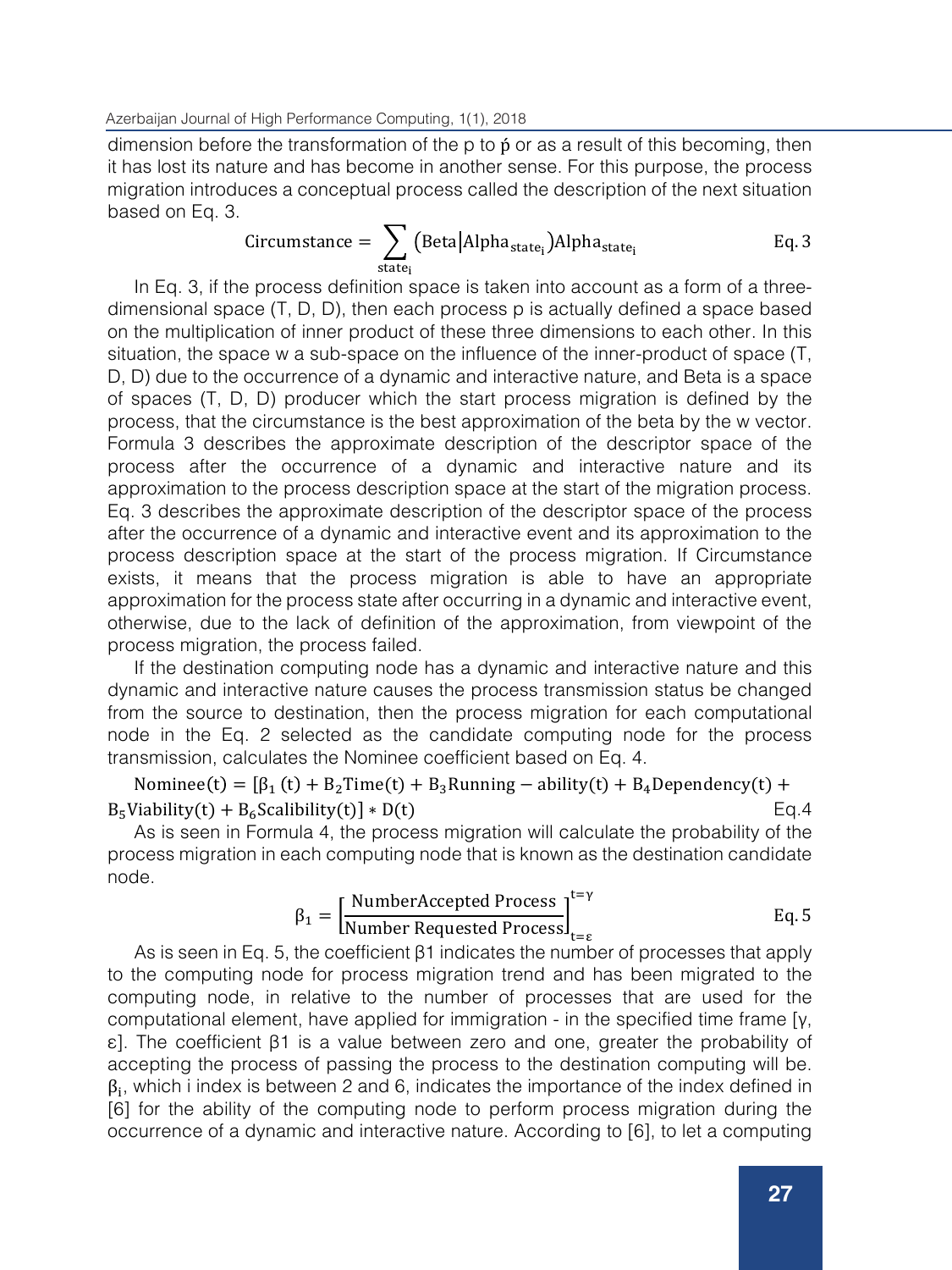node be able to support during the occurrence of a dynamic and interactive nature, it is necessary to be able to include these indices in the computing node in which the dynamic and interactive event has occurred. Obviously, according to [6], the inability to calculate the indexes in a computing node which is a member of the migrate set, means that it is not possible to carry out global activities related to process migration in the computing node mentioned.  $\beta_i$  indicates the importance of index i for global activity, which is part of the candidate process for process migration. The coefficient  $β$ <sub>i</sub> may be different for each global activity. The value of  $β$ <sub>i</sub>, depends on the significance of the coefficient of the index defined for global activity in process related process migration. The coefficient D indicates the degree of distortion of the process involving the process migration of the destination computing node. The coefficient D is between 1 and 100, indicating that in a certain period of time, the dynamic and interactive nature of the occurrences in several percent of cases has resulted in the failure of global activity.

In distributed Exascale computing systems, unlike traditional computing systems, each process is not considered to be abstract in terms of the ExaMig Matrix process migration. From the ExaMig Matrix process migration point of view, each process has a set of interactions and communications with other processes that comprise a global activity, as well as processes belonging to other global activities that are executing on the computing node. This makes the ExaMig Matrix process migration, necessary to consider the concept of the beneficiary elements of the process. If the ExaMig Matrix process migration for the process Beta attempts to calculate Formula 4, then the set is called 2I, which contains effective and affecting the Beta process. The ExaMig Matrix process migration for each member of 2I sets, calculates Eq. 4.

Considering the calculation of Eq. 4 for the Beta process and set of 2I processes, the ExaMig Matrix process migration uses Eq. 6 to examine the influence and impressionable of elements of the 2I set on the Beta process.

Now, we have:

\n
$$
\begin{aligned}\n\text{Volume}(t)_{\text{Beta}} &= \left[ \text{Indicator}_{\text{matrix}} * \beta_{\text{matrix}} \right] * D(t)_{\text{matrix}} \mid \text{Indicator}_{\text{matrix}} \\
&= \begin{bmatrix} 1 & 1_{21} & \cdots & 1_{61} \\ \vdots & \vdots & \vdots & \vdots \\ 1 & 1_{2k} & \cdots & 1_{6k} \end{bmatrix} \text{ and } \beta_{\text{matrix}} = \begin{bmatrix} \beta_1 \\ \vdots \\ \beta_k \end{bmatrix} \text{ and } D(t)_{\text{matrix}} \\
&= [D_1(t) & \cdots & D_6] \tag{Eq. 6}\n\end{aligned}
$$

As can be seen in Eq. 6, in distributed Exascale computing systems, for each Beta process, maping the values of the invertible variable  $\overrightarrow{\text{Number}}(t)_{\text{Reta}}$  is available. The Nominee (t)<sub>Beta</sub> vector is a 6<sup>\*</sup>6 vector. This vector illustrates the effects of the elements of the 2I set on the process migration of the Beta process during the occurrence of a dynamic and interactive nature. In formula 6, the Indicator  $_{matrix}$  indicates the effect of each element of set 2I on a specific and definite element j, in which the j can be [Time(t), Running − ability(t), Dependency(t), Viability(t), Scalibility(t)]. each member of  $I_{nk}$  set can be calculated from the Eq. 7.

$$
I_{nk} = \lim_{t \to \text{Stable}} influence (Machine q \to Variable j) | q \in 2I, j
$$

 $\in$  [Time(t), Running

− ability(t), Dependency(t), Viability(t), Scalibility(t)] Eq. 7

As seen in Eq. 7, the effect of the computing node q on the variable j in the state in which the system is in stable state, is calculated and considered as the value of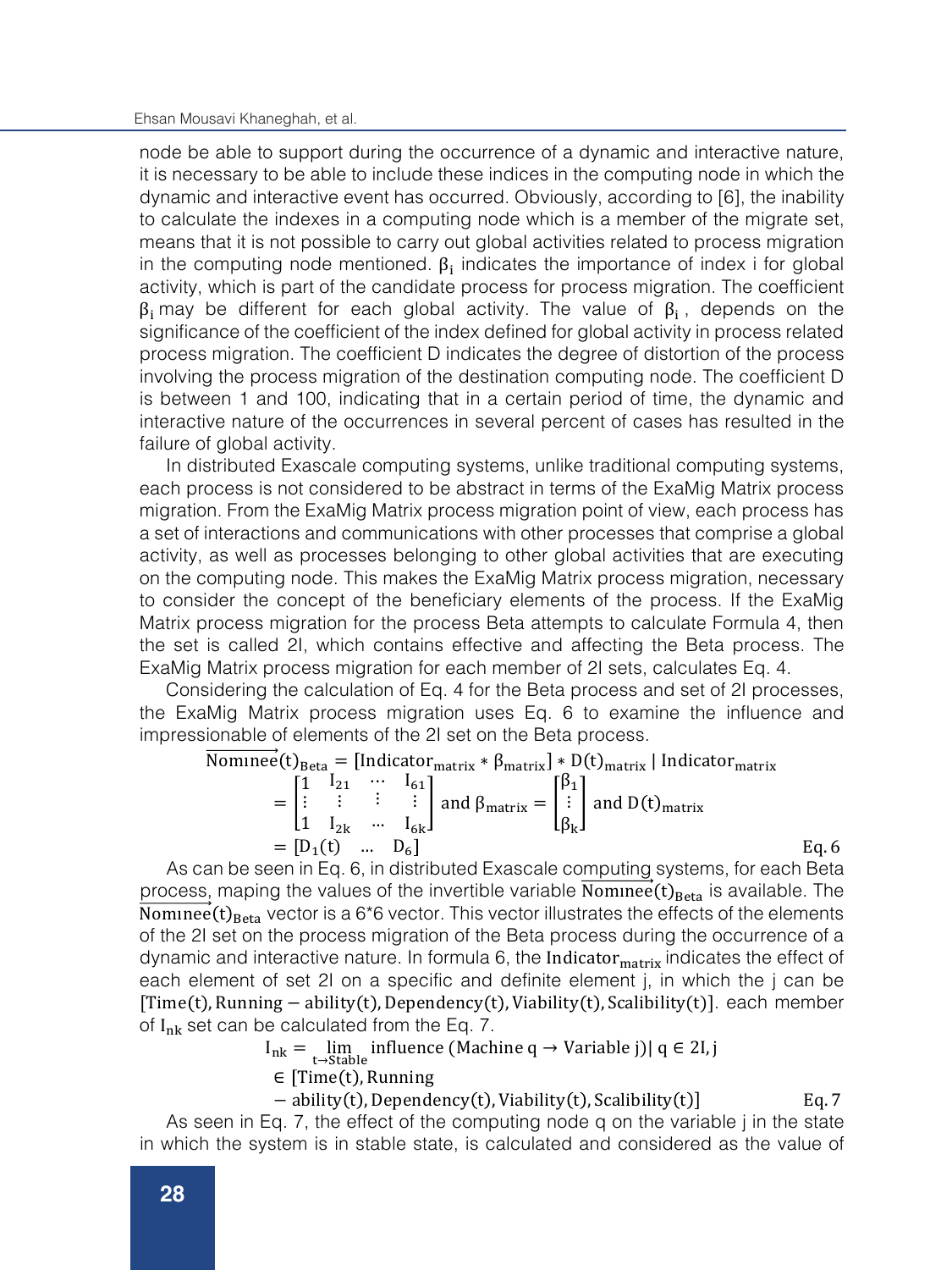$I_{nk}$ . The effect of the machine q on the j variable is that the computing node q depends on has an effect on the variable j or not. If the value of  $I_{nk}$  is more the specified value Z, the Z value is depends on the nature of the program executing on the distributed Exascale computing system, then the influence of computing node q on the variable j is strong and has influences on the process migration; otherwise the computing node q will be omitted from the 2I set.

In Eq. 6, each element of the  $\beta_{\text{matrix}}$  indicates the significance of coefficient of the computing element's ability to perform process migration during the occurrence of the dynamic and interactive nature of the vector form. each element of the  $\beta_{\text{matrix}}$  is calculated on the basis of this, if any of the j indicators contained in each computing node can be assigned to a vector. In this vector, the vector size is equal to the weight of the index and its direction, is the as the process migration in the computing node. At the moment of the creation of a distributed Exascale computing system, this vector is positive for all indexes, and over time and according to the process migration, the direction and amount of these vectors varies. The weights of the vectors with each other and with the Beta process are the components of the elements of  $\beta_{\text{matrix}}$ .

In Eq. 6, each element of the  $D(t)_{matrix}$  indicates the refractive index of the computing node for performing process migration during the occurrence of a dynamic and interactive nature in the form of vectors. The value of each element of the  $D(t)_{\text{matrix}}$  matrix is equal to the weighted error rate of the vector of process migration impediments with each other and with the Beta process.

The  $\overrightarrow{Number}$   $(t)_{\text{Beta}}$  is calculated as the effective coefficient of the computing node containing the Beta process, which is the member of the Migrate set. The process migration for each constituent process which is the member of migrate set, begins to calculate **Nominee** ( $t$ )<sub>Reta</sub> vector. Then, by considering the orientation of process migration from the indicators mentioned in [6], compares the vectors and select the destination computing node.

# *5. Evalution*

To evaluate the proposed mechanism for selecting the destination node in distributed Exascale computing systems [7, 9], a peer to peer computing system is used. In this computational system, the system manager uses the notion of areas for system management, this make it possible for this kind of computational system to be four regions that are commensurate with the four main sources defined by the operating system. In this type of computing system, global activity concept is used to examine impressionable and influence concept on the chosen process for process migration trend.

In order to evaluate the proposed framework, two types of global activity have been executed MM5 [51, 52] and WRF [51, 52] software tools that require distributed Exascale computing and processing system, each of these two software systems use available computational resources based on their own global activities. So, there are two types of executing global activities in the system. Each computing element of the system can be involved in execution of one or two global activity at each time. On the other hand, each computing node can execute one or more parts of global activity in a time unite. These part of global activities are not dependent.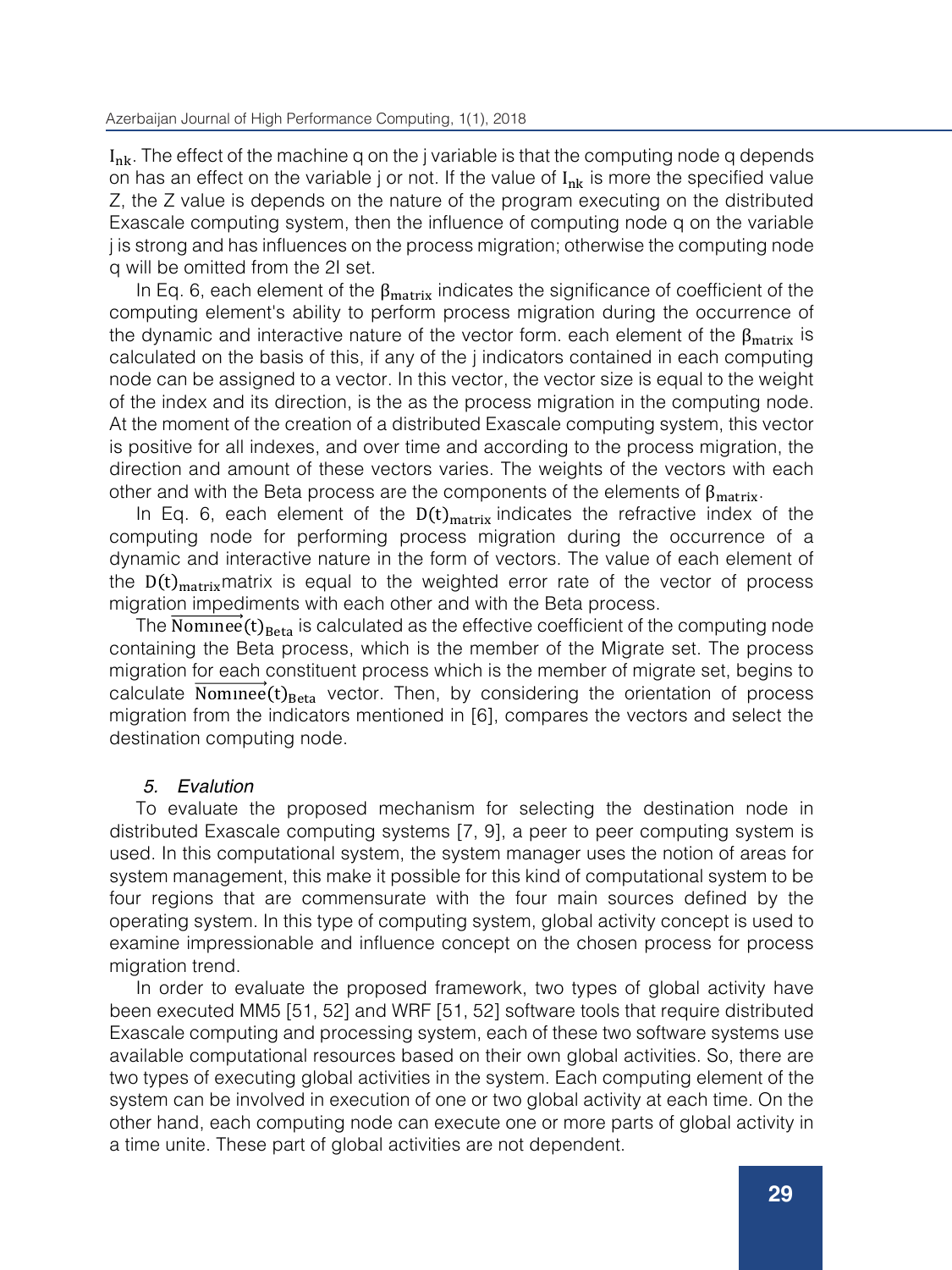System formation contains 140 computing nodes, which allow the computational system considered to be test bed as a broad system for each of the two software system. The mentioned software typically runs on less than 140 computing node, makes it possible to analyze software state at a time when they are on a large system.

Due to the nature of distributed Exascale systems and the necessity of defining the initial computational system, 30 computing nodes were considered as primary computational system. These 30 computational nodes are in accordance with the basic requirement of the computational processes associated with the applied scientific and practical program to create dynamic and interactive events on machine No.7 specific version of system management software has been used, in which the process migration uses the ExaMig matrix mechanism. The machine No.7 was chosen because of its participation in the most execution time of scientific program of both program global activities. Hardware configuration of this computing machine is the same as the other computing machines in the system. If, for every global activity, the activity page as expressed in [53] is considered, in the majority of the time for execution of scientific and applied programs, computational node NO.7 is the intersection point of both pages corresponds to global activity. Each other computing node can also be selected as the considering computing node. In computing node NO.7 the process migration is able to manage the process creation connection and interactions with system environment, which leads to dynamic and interactive nature. For this purpose, management element stated in No.7 node.

Is able to manage process that are not present in the global activity structure.

Manage the relationship between two processes which create the global activity that are not considered in the basic structure of the global activity.

The computing node NO.7, related to on other machines process of two applied scientific and practical software. The No.7 machine management is able to manage connection between applied process and global activity and also the corresponding process is out of the computational system that does not consider in structure of global activity responsibility, the system and consequently No.7 computing node, has been investigated in 50 time unite. In figure No.1 the number of occurrence related to the conventional process migration and also process migration at dynamic and interactive occurrence time in one of the migrate sat element in No.7 computing node.

As seen in figure1, conventional, in computing node No.7, on arrange of 2/0 processing request occurs. In computing node No.7, in each examining time unite, among the processes related to the two global activities, there are 2/8 processes that contains some requests which cannot be responded in computing node Nom.7 but there is a computing node that able to respond to those requests. On the other hand, in computing node nom.7 after formation of the migrate set, on average 1.5 requests per time unite become dynamic and interactive. From migration management point of view, in 56% of cases, after the migration set formation for decision making about the destination computing node, a dynamic and interactive nature occurs at least on one computing node and make the process migration management to used ExaMig matrix mechanism. The dynamic and interactive occurrence shows the need of defining ExaMig matrix mechanism in 56% of migrate set formation by process migration.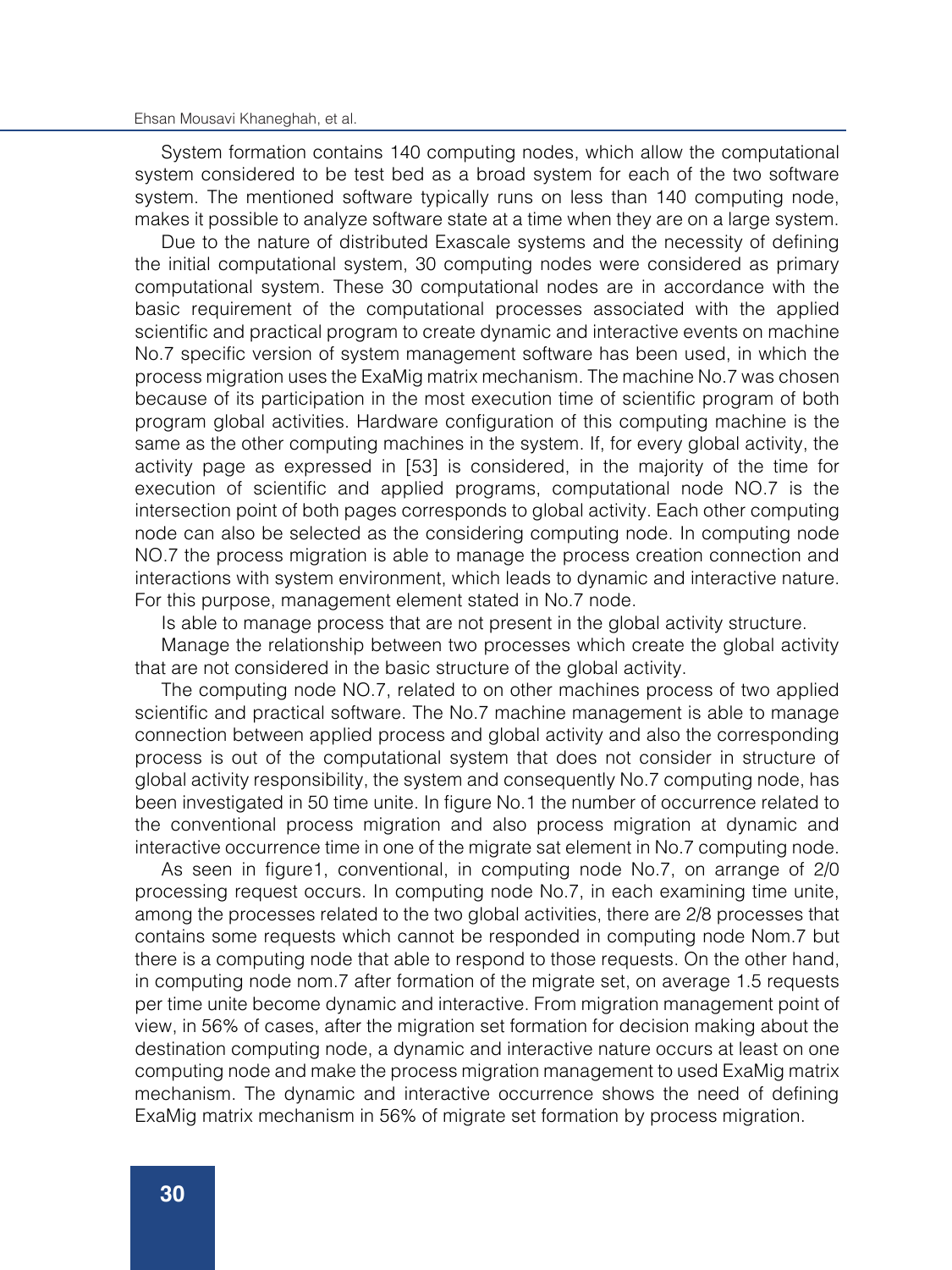

*Figure 1. The number of dynamic and interactive events in computing node number 7*

Incident has led to the dynamic and interactive process migration. From the process migration viewpoint, in 35% of the examining time, computing node No.7, has not been involved in a dynamic and interactive event in any element of the migrate set so the ExaMig mechanism has not been activated. If computing node No.7 test repeats for many times, it is seen in 35% of examining time no incident leads to ExaMig activation the number is changing among 20 up to 43 percent. The reason for this acceptable spectrum is not the specific and practical software nature. The scientific and practical program and its global activity was the same in all experiments, especially when the number of test repetition increases and the system inters the equilibrium state and follow a steady pattern. The reason for this is the choice of machines that of member of migrate set. In the other words, the dynamic and interactive occurrence where the system test is in its equilibrium state, in 39.5% of the time depends on the ExaMig process migration management use what kind of algorithm to choose migrate set computation node.

As seen in figure1, the operational nature of processes related to global activity in computing node No.7 is such that in12 times computing node No.7 checking, 100%. Common process migration request converted to dynamic and interactive process migration. By considering the scientific and practical programs execution it is concluded, from 12 times, 18 times due to the creation of a new process, 3 times due to the communication and interaction between processes and one time due to the interaction with system environment effect, in computing node such as 5, 15 and 25, as one of the migrate set member. Involved in dynamic and interactive nature what is important in this regard, is that ExaMig mechanism does not consider the dynamic and interactive creation reason in migrate set member to re-decide on destination computing node.

The ExaMig investigate the migrate set status based on formula 6 after dynamic and interactive nature, the r-weighs the migrate set members.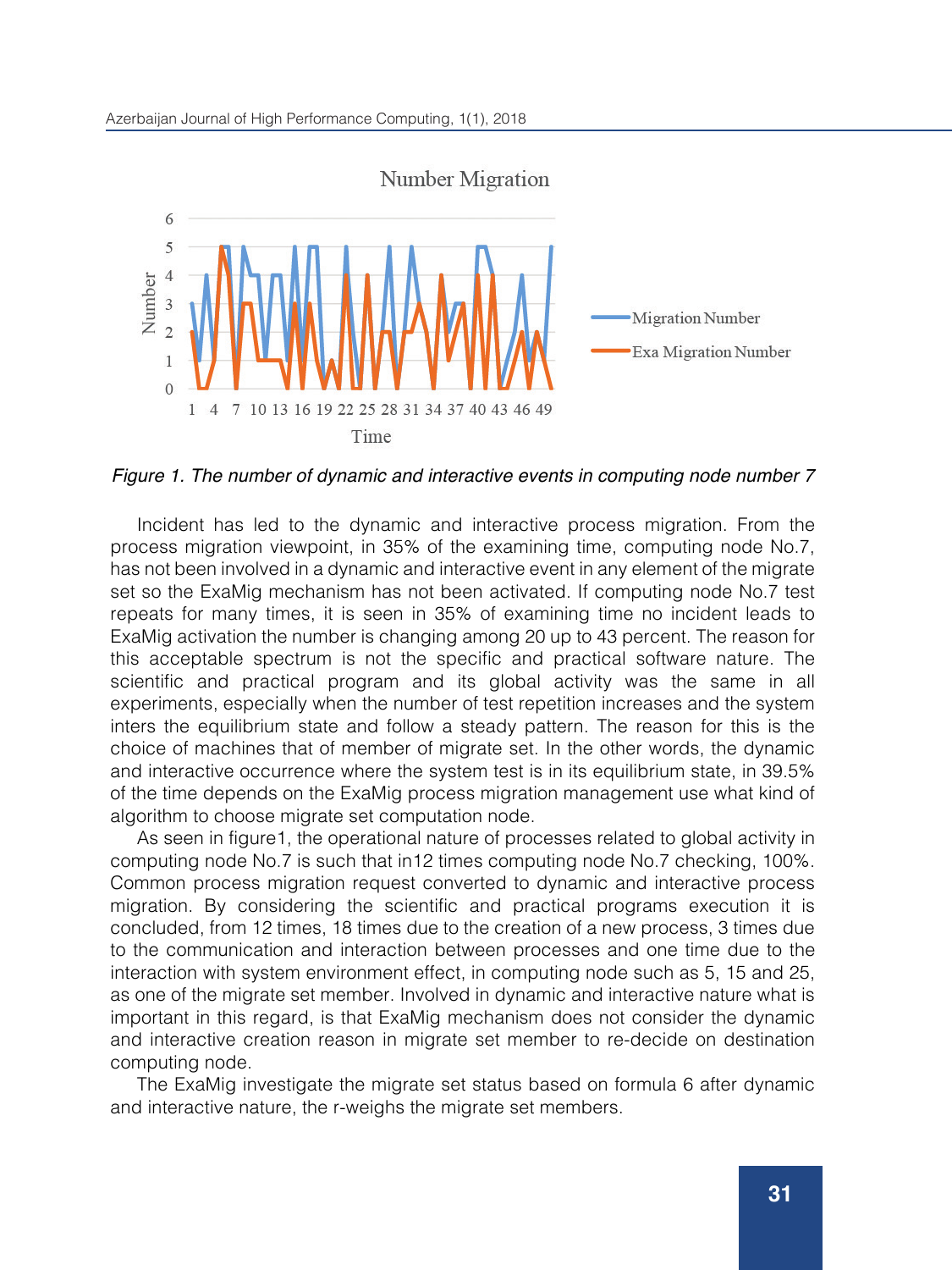In figure2, the experiment has been reviewed in two situations, in the first situation, the process migration management in the time of dynamic and interactive occurrence in one or more migrate set member uses the ExaMig mechanism and in the second situation it uses re-building the migrate set or reload balancing. Each execution time of both situations at system considering time is shown, as shown in fig two, average time required to run the ExaMig matrix mechanism at any considering time is about 51.38 and the average time required to run the load balancing is about 52.92 time unite.



*Figure 2. the time execution of ExaMig Matrix mechanism and Reload Balancing Approach*

From the process migration management point of view this means in case of dynamic and interactive nature occurrence for each of migrate set member the required time to create new migrate set or re-weighing the current migrate set member with considering the dynamic inter active effect on set member that dynamic and interactive occurs in, tack two time unites the major functional difference of the ExaMig process migration in using matrix mechanism or reload is the required information for making decision and create migrate set . if the computing system has the fixed pattern of hardware and software information like time unit 5-7the required time to execute reload mechanism is low and matrix mechanism execution time is incomparable with that generally when changing frequency of system resource status variables and also the five process migration management decision making variable are low and system stay in equilibrium condition mechanisms like reload higher performance and less execution time than matrix mechanism on the other hand in a situation where the changing frequency of resources and process migration management decision making performance are high and function 4 and 6 completely depend on time concept – the matrix mechanism functionality due to the re- weighing migrate set members and their dis changing in this situation is lower accumulation. In the reload mechanism- the members of the migrate set may be different from those of the previous migrate set. This is due to the accumulation of new information about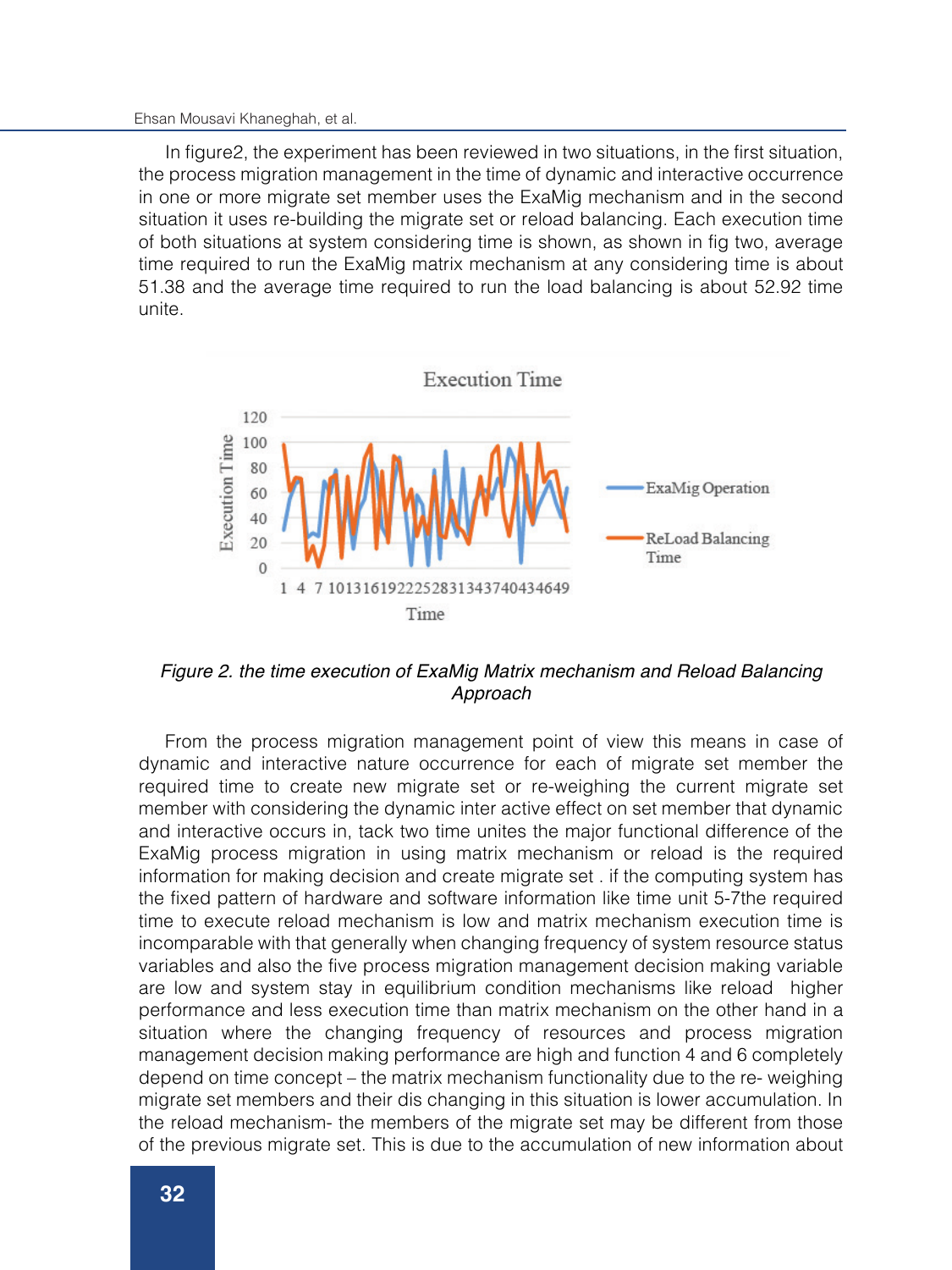### Azerbaijan Journal of High Performance Computing, 1(1), 2018

the system state and computing node. However- while the matrix mechanism does not change the migrate set member- their weighs change to be selected as the destination computing node. On the other hand –the matrix mechanism is able to after calculating formula 6 and calculating each strata by formula 7- make decision about the destination node based on each Nominee  $(t)_{\text{Beta}}$  strata. In the matrix mechanism, according to the Nominee  $(t)_{\text{Beta}}$  dimensions, the decision space for choosing the destination computing node change from a traditional one-dimensional space based on the central processing unit capacity to a  $6*$ k dimensional space that showing the combinations and effects of the five dimensional process migration decision making on each other.

In fig.3 the number of computing node candidate and the migrate set member are shown in both the conventional process migration and matrix.



# *Figure 3. the number of candidate computing node chosen by ExaMig Matrix mechanism*

As seen in fig.3, conventionally 0.62 computing node selected as process migration destination computing node candidate in each system investigating time unit. Difference between numbers of occurrence leads to process migration destination is the absence of an appropriate element for managing process migration. The reason for this subject in the system management nature, in system management, if process requests access to a resource that local computing node lacks the ability to respond, a process migration management is called. Process migration management create migrate set based on information of operation history data structure and also decision making parameter status and the constraints and condition of process request. If the each of the three factors above information is not enough or the process request constraints and conditions not appropriate for any computing node, system management calls the resource discovery. There for process migration is not feasible because difference between the computing node candidate number and the number of occurrences leading to the process migration activation and migrate set creation, so it change to resource discovery trend.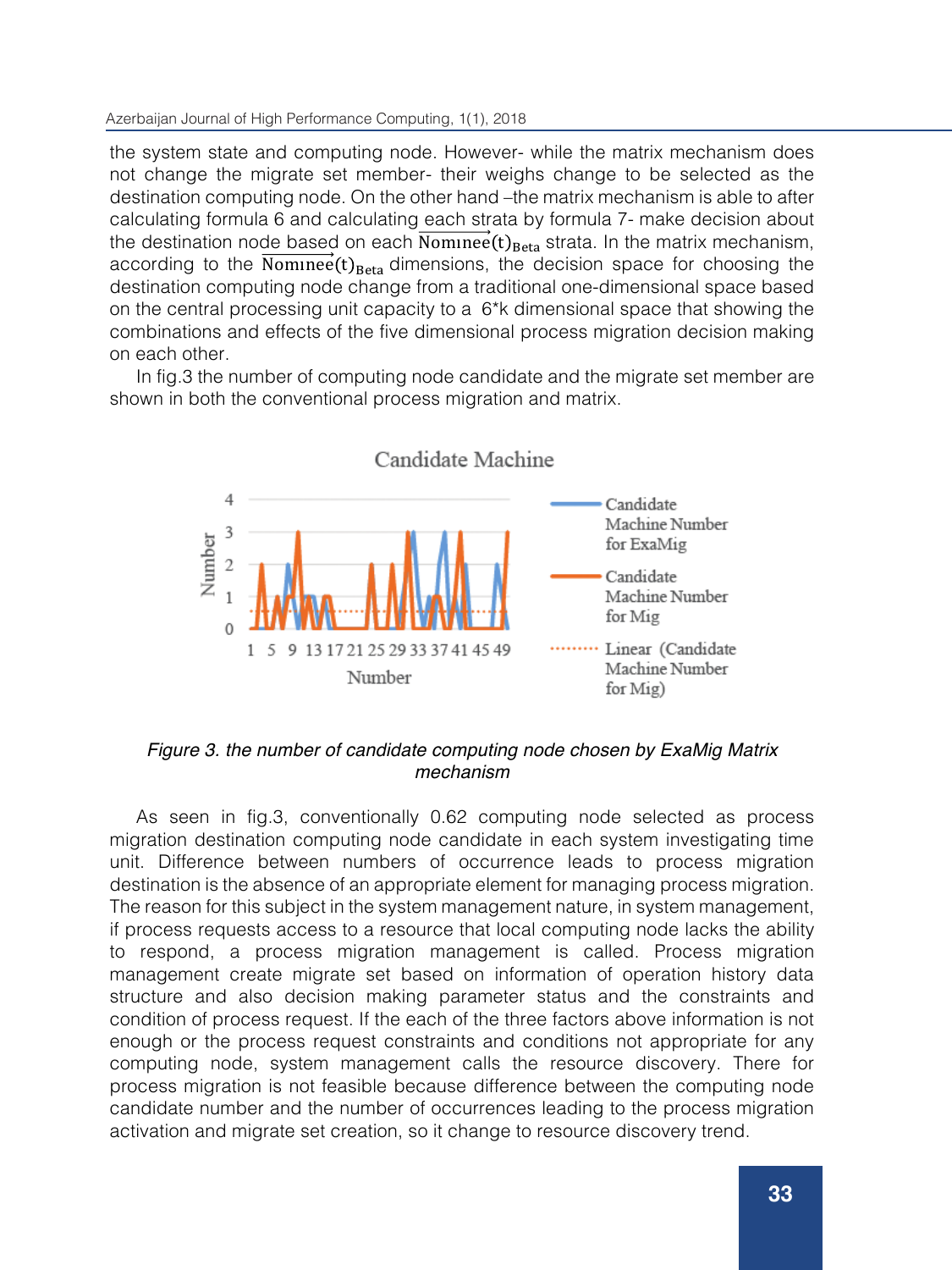

*Figure 4. Calculating the vector in ExaMig Matrix process migration*

In Figure 4, the Circumstance vector creation status for the process 114 is displayed in computing node num7. Process 114, in computing node num7, is randomly selected and any other computing process can be selected. In the test shown in Figure 4, the Circumstance vector computation condition for Process # 114, which at the time of process migration is of a dynamic and interactive nature, is displayed for 50 times the experiment.

As seen in Figure 4, the ExaMig Matrix process migration, in the 56% of events found a Circumstance vector. From ExaMig Matrix's process migration point of view, this means that in 56 percent of the cases, the process migration, after the occurrence of a dynamic and interactive event, is able to recreate the vector corresponding to the process and extract the process vector image in each of the three dimensions (T, D, D) and the definition of the space w for the process.

The reason for this is, how to form wi vectors. The wi vectors are obtained from the process state of the computing node that are membered in candidate set in each of the three dimensions (T, D, D). Generally, the nature of processes executing on a computing system is such that the change in the resultant state of the computational processes does not occur immediately. The nature of the computational processes of the scientific and software executing on the computing system at the time of the system review, employs a pattern of stability and no immediate change. This leads to the fact that, except at certain times, the status of the wi vectors of the computational elements of the candidate set member is stable and not subject to change. Therefore, the pattern of finding or not finding the Circumstance approximation vector for successive experiments is usually constant and does not change the state of the computational processes existing in the computational node of the candidate set member.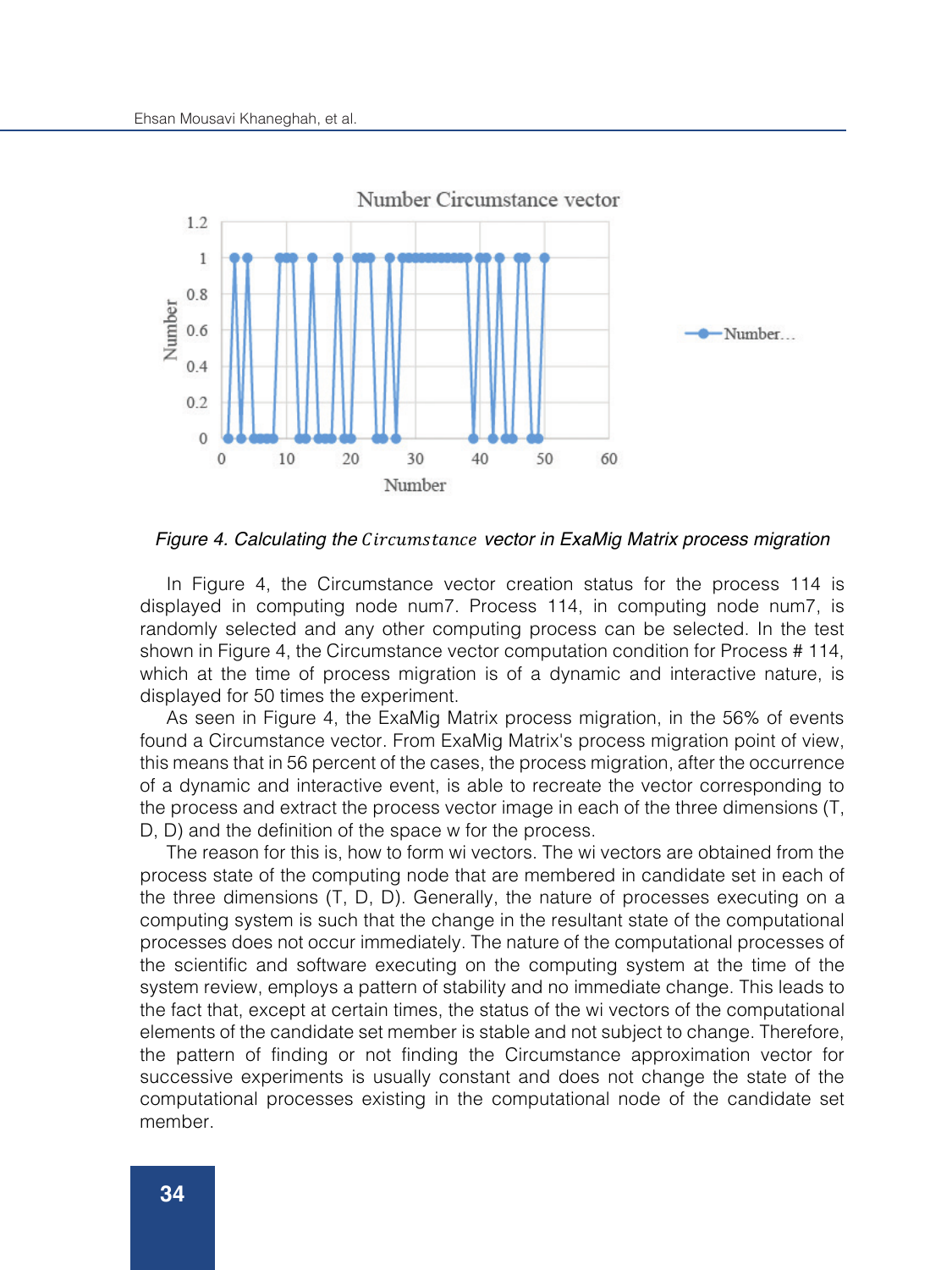The instantaneous changes shown in Fig. 4 are due to the change in the candidate set elements and, consequently, the change of the wi vectors relative to the computing elements of the candidate member set. This is due to the change in the position of the candidate's computing nodes. The change in the status of the nodes of the candidate's set can be due to the change in the members of the candidate's set as a result of the fulfillment or non-fulfillment of the conditions expressed in Eq. 2 or the change in the executive status of the candidate member nodes.

# *6. Discussion*

The activation of the process migration means that failure to execute the process in the source computational node, and the computational process must be transferred to another computing node, to continue the process of running the global activity. On the other hand, in distributed Exascale computing systems, there is a possibility of a dynamic and interactive nature at any moment in the process of implementing a global activity. This dynamic and interactive nature can occur from the moment that process starts transferring from source to destination. In such a situation, the process migration should have a mechanism for managing and controlling the occurrence of a dynamic and interactive nature and also preventing the failure of the process migration. The inability of the process migration to perform the two tasks mentioned above until the load balancer is activated again, needs to gather information about the new status of the system. For this purpose, the process migration must be able to change the axial node from process to global activity. Changing the axial element of the process migration from process to global activity ,will change e the duty of process migration from process transmission to changing the execution trend of global activity.

The axial node changing makes it in addition to the traditional definition of the process migration, as the process application management node for global activities, when one (or more than one) process of global activity is in the local computing node has a request that the local computing node lacks the ability to respond to, but the computing system has node that have the ability to respond to requests, also to be used. Changing the axial node, the process migration from process to global activity, cause that the node has the ability to manage and control dynamic and interactive event during its implementation. Dynamic and interactive event during execution of the process related to the process migration, the three elements, source, destination and process migration management were identified as the main node and beneficiaries of the activities related to the process migration. Dynamic and interactive nature can occur in any of the three mentioned elements. In this article, investigates the status of the process migration activities at the time of occurrence of the dynamic and interactive nature of the destination node and after start of process migration, as well as the occurrence of a dynamic and interactive nature for the process at the time of selection as a immigrant process. The occurrence of a dynamic and interactive nature in the destination node, during the process of implementing the process migration, increase the probability of failure in the implementation of this activity. The occurrence of a dynamic and interactive nature in the destination node, it may create a situation that does not allow to run immigrant process at destination.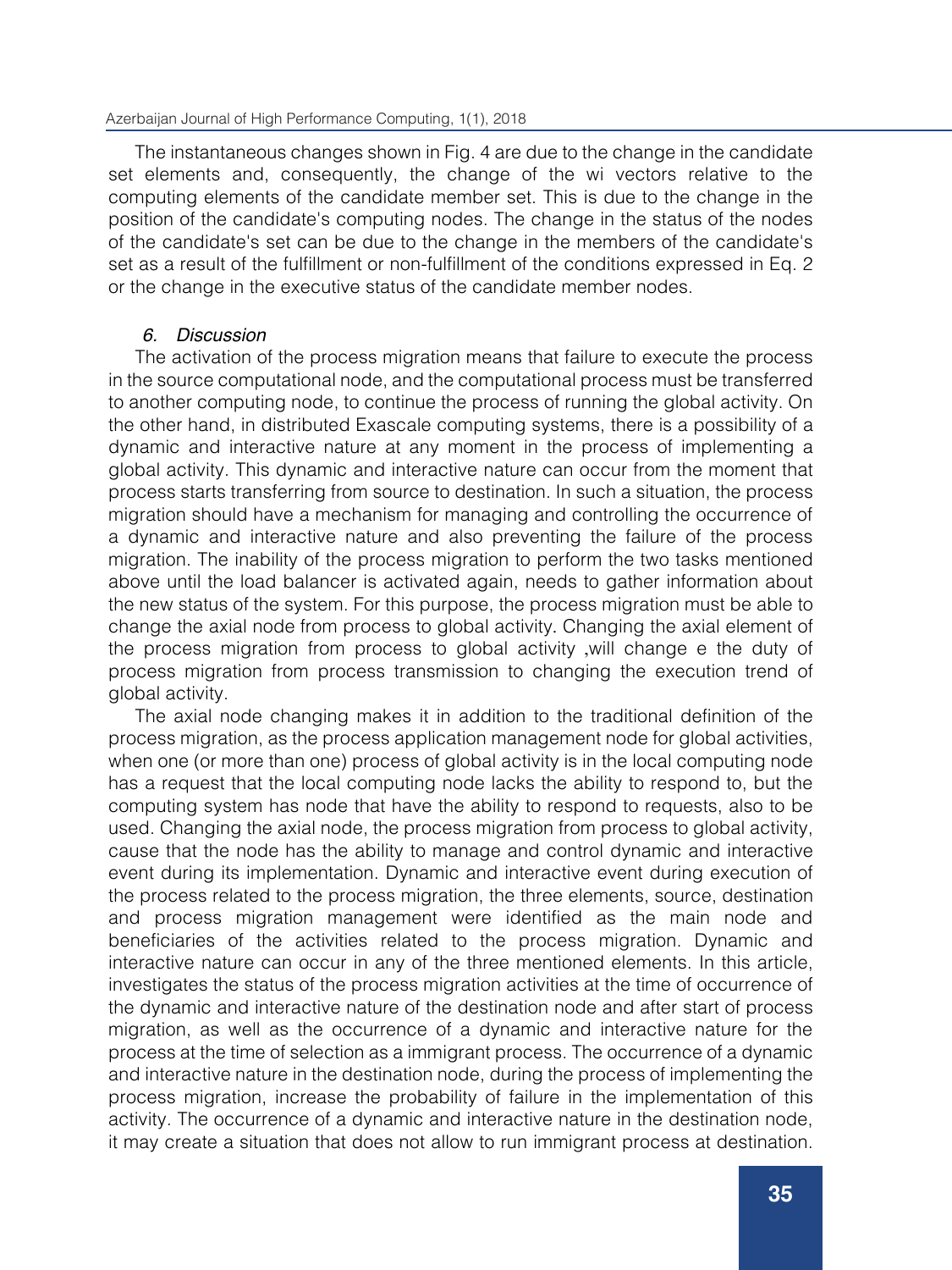The occurrence of a dynamic and interactive nature in the process selected as an immigrant process, may cause the immigrant process requirements to be change so that the target computing node fails to meet the requirements at the process. In this case also process migration will fail.

Increasing the chances of failure during source discovery activities will increase the time cost of executing process management operations in distributed Exascale computing systems. The nature of the activities of the process migration is in a way which at the time of the transfer of the process from the source node to the destination computing node, immigrant process and set of process that interact and communicate with processes in standby mode. This situation means increasing the time of implementation scientific and practical and increasing the response time. On the other hand, at the time of the activities related to the process migration just this node is interacting with the relevant nodes, including the process and the computational nodes of the source and destination. The process changes and the computing node due to the occurrence of a dynamic and interactive nature during the execution of activities related to the process migration by this node can be analyzed and extracted. Therefore, if the process migration can, based on a pattern derived from the properties of activity, describe and analyze the process and the computational node to be able to change when dynamic and interactive nature occurs. Defining a set of nodes as the target computing node, as well as redefining them based on properties that effect on process activities, will reduce the probability of failure of global activities.

Changing the axial node, the process migration management node, caused that from the point of view(sight)of the process migration management node, the migrating processes, in the target computing node are based on a three-dimensional space, and the target computing node is also described based on a three dimensional space. The description of the nodes of the three dimensional process space causes the process to leave an abstract concept and to be considered part of a global activity. This makes it possible for the process node, two concepts of the influential node and impressionable node space. Defining the two spaces makes it possible for the process node transfer time from the source computing node to the target computing node, if any of the effective nodes on the process definition space are changed, provided this change causes the process request space differ from the initial request space of the process. In this case, the process migration is to retrieve the other computing node as the destination. On the other hand, the definition of the two influential and impressionable space on the process makes it possible, in the event of a dynamic and interactive nature in the process during transfer process, the process migration as an element that is associated with the process and controls it, can put the impacts of the dynamic and interactive nature of the process on other nodes of computing system management, which are working with the elements of the collection. Defining the process space based on the three concepts of time constraints, dependency and also redirection of activity, it implies the concepts of acceptable nodes as the destination of the process. These two dimensions represent the process requirements to continue their work. Dependences indicates the effect of two influential and impressionable space on the process. This dimension, explicitly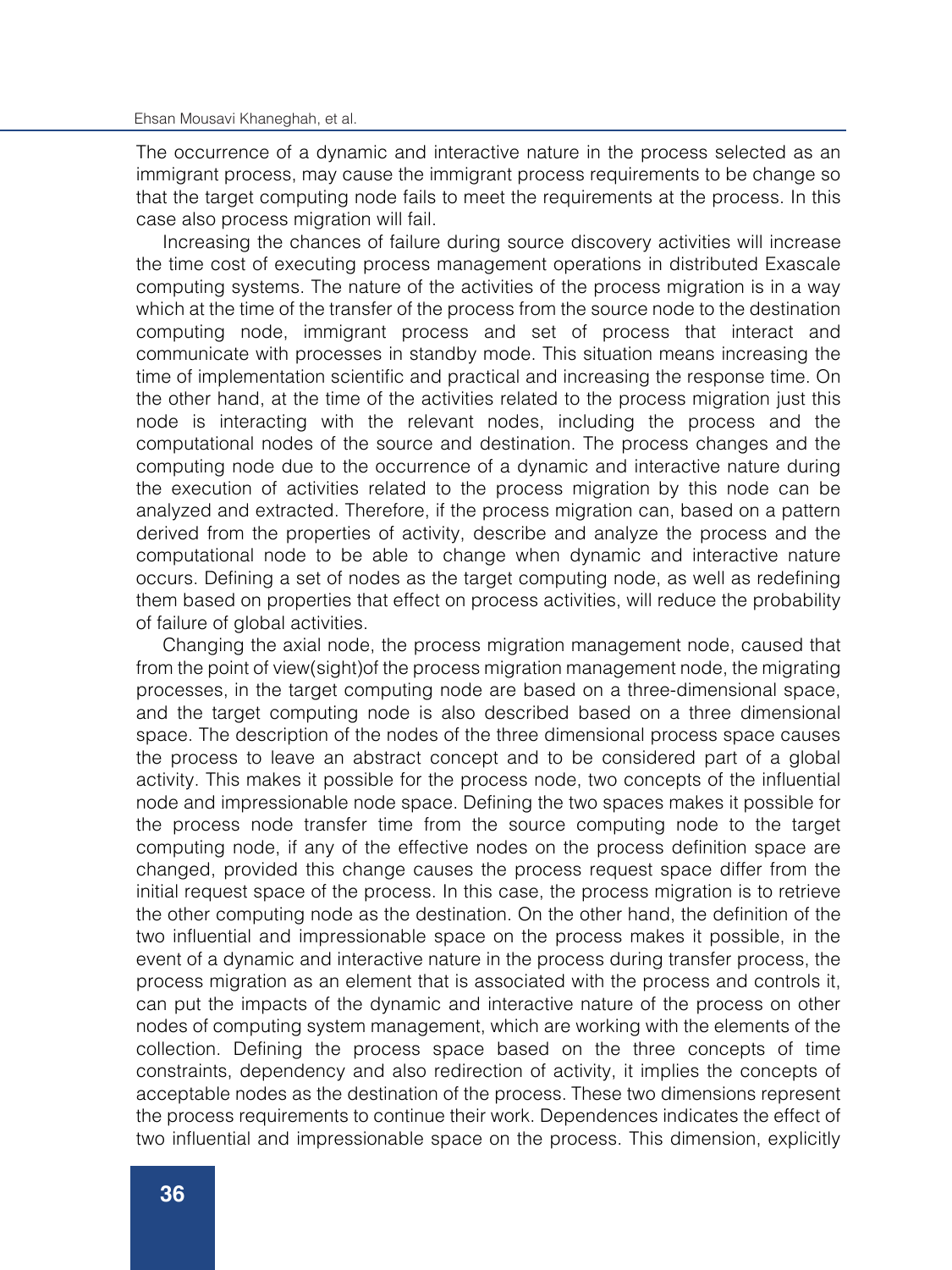### Azerbaijan Journal of High Performance Computing, 1(1), 2018

states how the process has some patterns in terms influence of the nodes of the beneficiary or effect on other nodes. Dependence dimension, in fact, it's the mapping of the effective nodes space and remapping of influential nodes of the process. The aforementioned dimension indicates the elements that the process need them to carry out its actions, as well as the nodes that need the process to continue their activity.

Redirect activity dimension, is taken from the concept of global activity. This dimension indicates the feature that computation node of the destination should have, possibility to redirect global activity and implement part of global activity in the target computing node. This dimension implicitly expresses the constraints that are govern in process migration trend. Three dimensional process describing space from the sight of process migration, describing the requirements of the process, considering that the process is part of global activity. The definition of the target computing node space is also described based on the three dimensional space, time constraints, type and dependence. Type dimension, indicates the capabilities of the target computing node for carrying out activities. The time constraint is defined as the constraint of sharing the two definition space of the target computing node and process from sight of the process migration, it explains whether the computing node has the ability to execute the process. The dependency constraint indicates the effects of two effective and impression space on the computational node space. This dimension indicates which node to carry out their activities require the presence of a computing node, and which node must be present .This feature is normally set by the load balancer management.

In formula number three, if the process definition space is considered in the form of a three dimensional space (T, D, D), in this case expression each process p is actually a defined space based on the three dimensions in each other. In this situation, we can consider the space w a sub-space of inner products of space elements. (T, D, D) due to the occurrence of a dynamic and interactive nature and Beta is a space of process migration is defined based on it. In this case, the circumstance is the best approximation of the Beta by the w vector Eq. 3, describes the approximate of the descriptor space of the process state after the occurrence of a dynamic and interactive nature and its approximation to the process description space at the time of migration begins. If circumstance exits, this means that the process migration is able to have an appropriate approximation for the process state after occurrence of a dynamic and interactive nature and otherwise, due to a lack of process migration fail.

In this paper, for managing the occurrence of a dynamic and interactive nature in the immigrant process, during the implementation of the activities related to the process migration, based on the vector algebra begins to describe the system status.

# *7. Conclusion*

In distributed Exascale computing systems, the process migration, in addition to the task of transferring the process from the destination-to-source computing element, is responsible for creating a new accountability structure for the computing process of the global activity participant. In this type of computational system, the process migration is attempting to create a new accountability structure in the computing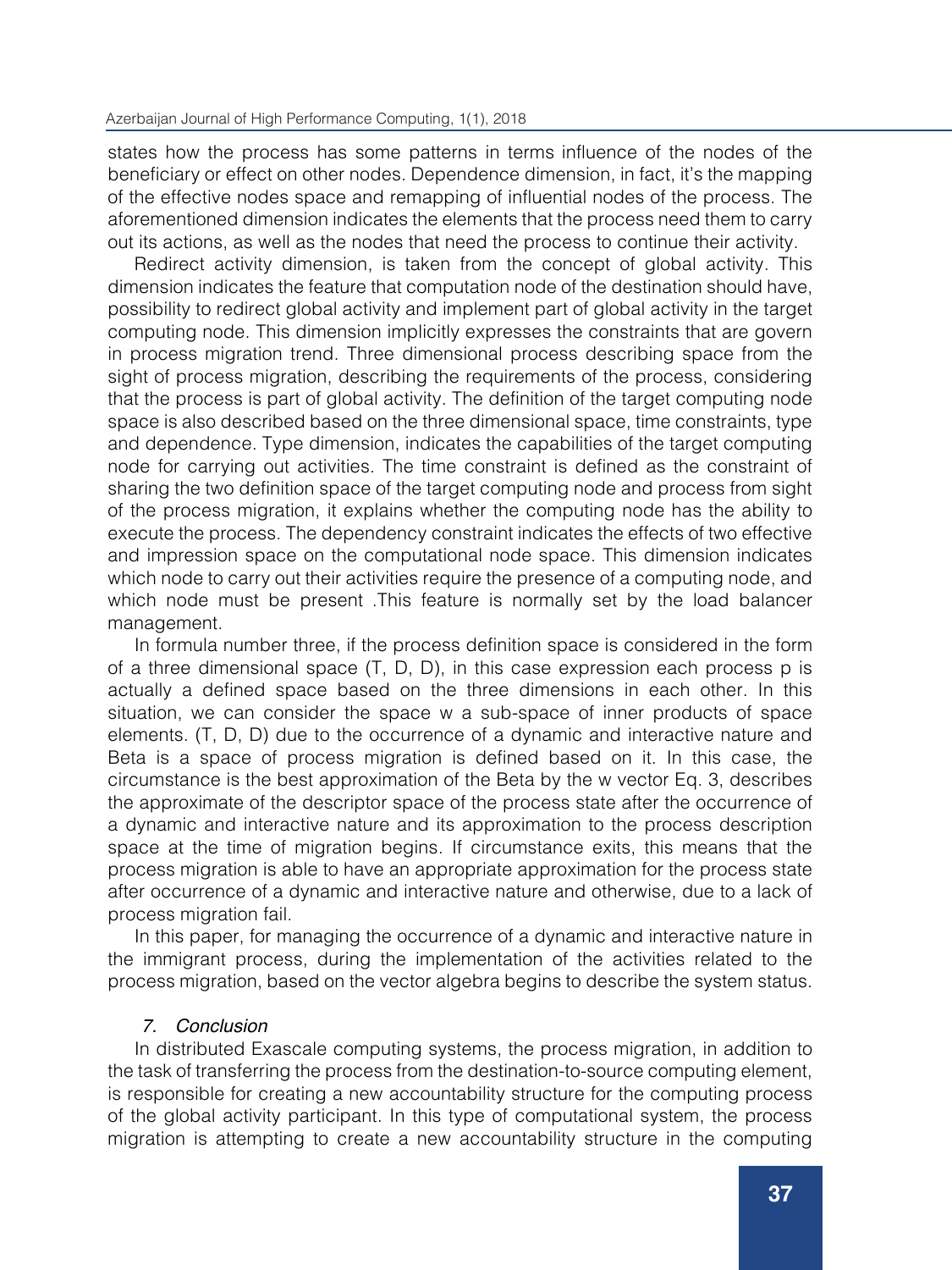#### Ehsan Mousavi Khaneghah, et al.

system for a process that has not the ability to respond to its requests in the destination computing node. During the transmission trend, from the destination-tosource computing element, a dynamic and interactive nature can occur. A dynamic and interactive nature can occur in either of the three elements of the computing: element of the destination, the source and migration process, or in more than one beneficiary nodes. The most important consequence of the occurrence of a dynamic and interactive nature during the execution of activities related to the process migration is to increase the response time and increase the probability of failure of the process migration trend. In the ExaMig Matrix mechanism, by changing the axis element, from the process to the element of global activity provides a model for dealing with and managing the occurrence of the dynamic and interactive nature of the process element during the process migration trend. In this mechanism, by defining the set of candidate computing elements as the target computing node, in addition, reducing the probability of failure of the process migration trend, if there is a dynamic and interactive nature in the process element, it is possible to define new responsiveness structures for the process. In the ExaMig Matrix mechanism to manage and control the occurrence of a dynamic and interactive nature in the destination computing node, while using the notion of computing elements of the target candidate, concepts such as impressionable and influential nodes on the computing system, coefficient of acceptance and refractive index are considered. In each computing node of the destination candidate, the definitions and indicators for executing and executing process migration from the viewpoint of the process migration is considered, taking into account the above concepts, after the occurrence of a dynamic and interactive nature. Take place Based on the fact that the processor migration trend is based on which feature and indicator, it is decided which computing node of the candidate member is capable of executing the process. This makes the process migration, in addition to having a mechanism, able to control and manage the occurrence of a dynamic and interactive nature in the computing system at the time of execution, without requiring a recall of the load distribution, it is able to prevent the failure of activities related to process migration.

# *References*

[1]. Ahmed, Khalid, et al. "Resource manager for managing the sharing of resources among multiple workloads in a distributed computing environment." U.S. Patent No. 9,632,827. 25 Apr. 2017

[2]. Shah, Syed Asif Raza, Amol Hindurao Jaikar, and Seo-Young Noh. "A performance analysis of precopy, postcopy and hybrid live VM migration algorithms in scientific cloud computing environment." *High Performance Computing & Simulation (HPCS), 2015 International Conference on.* IEEE, 2015.

[3]. Garcia, G., Octavio, J., Nafarrate A.R. Collaborative agents for distributed load management in cloud data centers using live migration of virtual machines. *IEEE transactions on services computing* 8(6), 916-929.

[4]. Chen C. (2015) Energy-efficient fault-tolerant data storage and processing in mobile cloud. *IEEE Transactions on cloud computing* 3(1), 28-41.

[5]. Mousavi Khaneghah, E., Reyhaneh, N.G., Amirhosein, R.S. (2018) A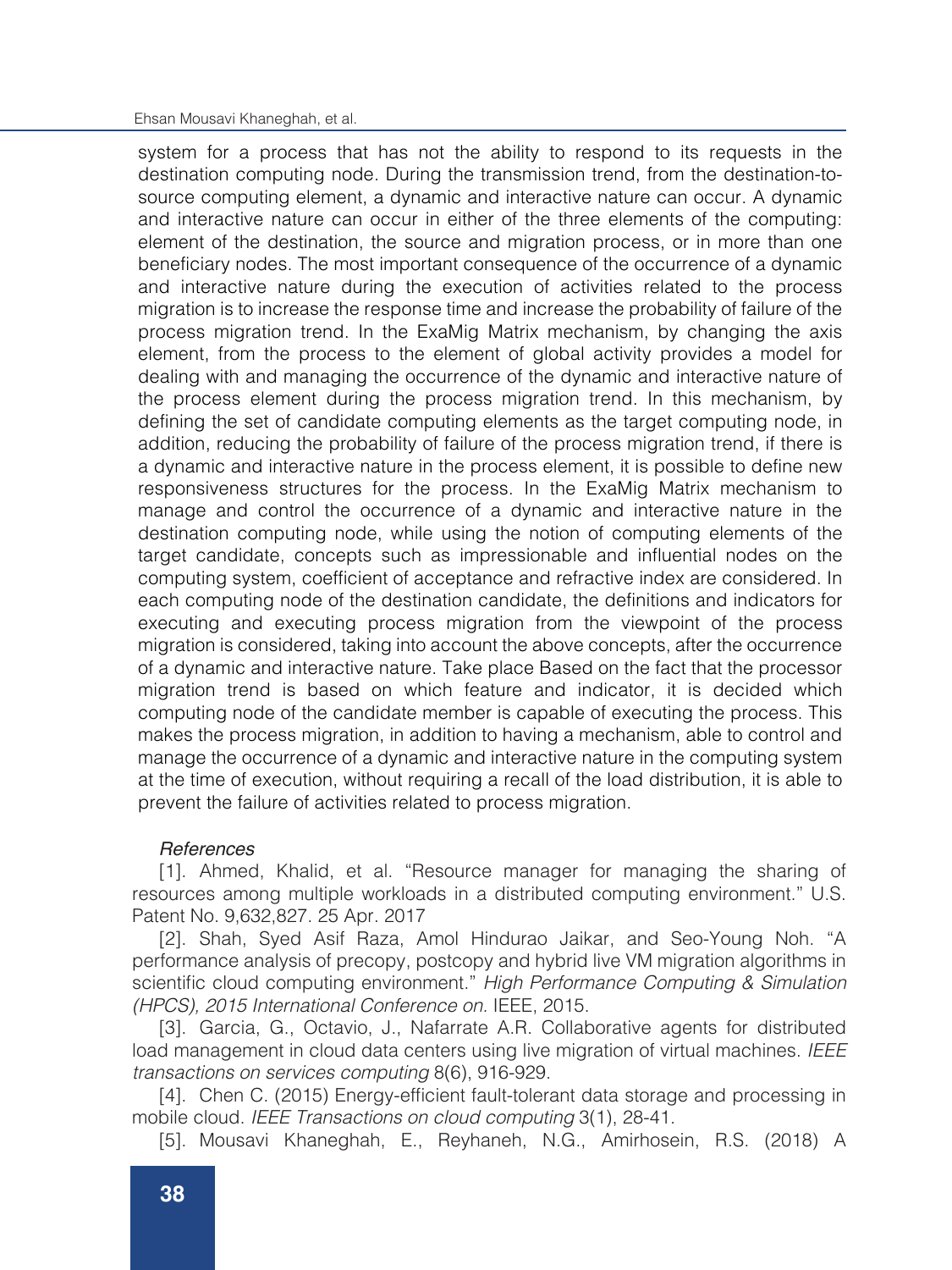mathematical multi-dimensional mechanism to improve process migration efficiency in peer-to-peer computing environments. *Cogent Engineering,* 5(1), 1458434.

[6]. Khaneghah, E.M., Amirhosein R.S., Reyhaneh N.G. (2018) Challenges of Process Migration to Support Distributed Exascale Computing Environment. *Proceedings of the 7th International Conference on Software and Computer Applications.*

[7]. Khaneghah, E.M. (2017) PMamut: runtime flexible resource management framework in scalable distributed system based on nature of request, demand and supply and federalism. *U.S. Patent No. 9,613,312.*

[8]. Khaneghah, E.M., Mohsen S. (2014) AMRC: an algebraic model for reconfiguration of high performance cluster computing systems at runtime. *The Journal of Supercomputing, 67(1):* 1-30.

[9]. Sharifi, M., Seyedeh, L.M., Khaneghah, E.M. (2010) A dynamic framework for integrated management of all types of resources in P2P systems. *The Journal of Supercomputing, 52(2),* 149-170.

[10]. Jiang, Y. (2016) A survey of task allocation and load balancing in distributed systems." *IEEE Transactions on Parallel and Distributed Systems,* 27(2), 585-599.

[11].Thakor, D., Bankim, P. (2018) Performance Measurement and Evaluation of Pluggable to Scheduler Dynamic Load Balancing Algorithm (P2S\_DLB) in Distributed Computing Environment. *Advanced Computational and Communication Paradigms,* 319-329.

[12].Noshy, M., Abdelhameed, I., Hesham, A. A. (2018) Optimization of live virtual machine migration in cloud computing: A survey and future directions. *Journal of Network and Computer Applications.*

[13].Lim, D.J., Timothy, R.A., Shott, T. (2015) Technological forecasting of supercomputer development: The March to Exascale computing. *Omega 51:* 128-135.

[14].Pickartz, S. (2016) "Application migration in HPC—A driver of the exascale era? *Proceedings of the International Conference on High Performance Computing & Simulation.*

[15].Healy, P. (2016) Single system image: A survey. *Journal of Parallel and Distributed Computing 90,* 35-51.

[16]. Patil, S.S., Arpita N.G. (2017) Dynamic Load Balancing Using Periodically Load Collection with Past Experience Policy on Linux Cluster System. *Am. J. Math. Comput. Model 2(2),* 60-75.

[17].Khaneghah, E.M. (2011) An efficient live process migration approach for high performance cluster computing systems. *Innovative Computing Technology.* 362-373.

[18].Varadarajan, S., Ruscio, J. (28 November 2017) Transparent check pointing and process migration in a distributed system. *U.S. Patent No. 9,830,095.*

[19].Cabello, U. (2014) Fault tolerance in heterogeneous multi-cluster systems through a task migration mechanism. *Proceedings of the 11th International Conference on Electrical Engineering, Computing Science and Automatic Control.*

[20].Holmbacka, S. (2014) A task migration mechanism for distributed many-core operating systems. *The Journal of Supercomputing 68(3),* 1141-1162.

[21].Tai, J. (2014) Load balancing for cluster systems under heavy-tailed and temporal dependent workloads. *Simulation Modelling Practice and Theory,* 44, 63-77.

[22].Qureshi, M.B. (2014) Survey on grid resource allocation mechanisms. *Journal*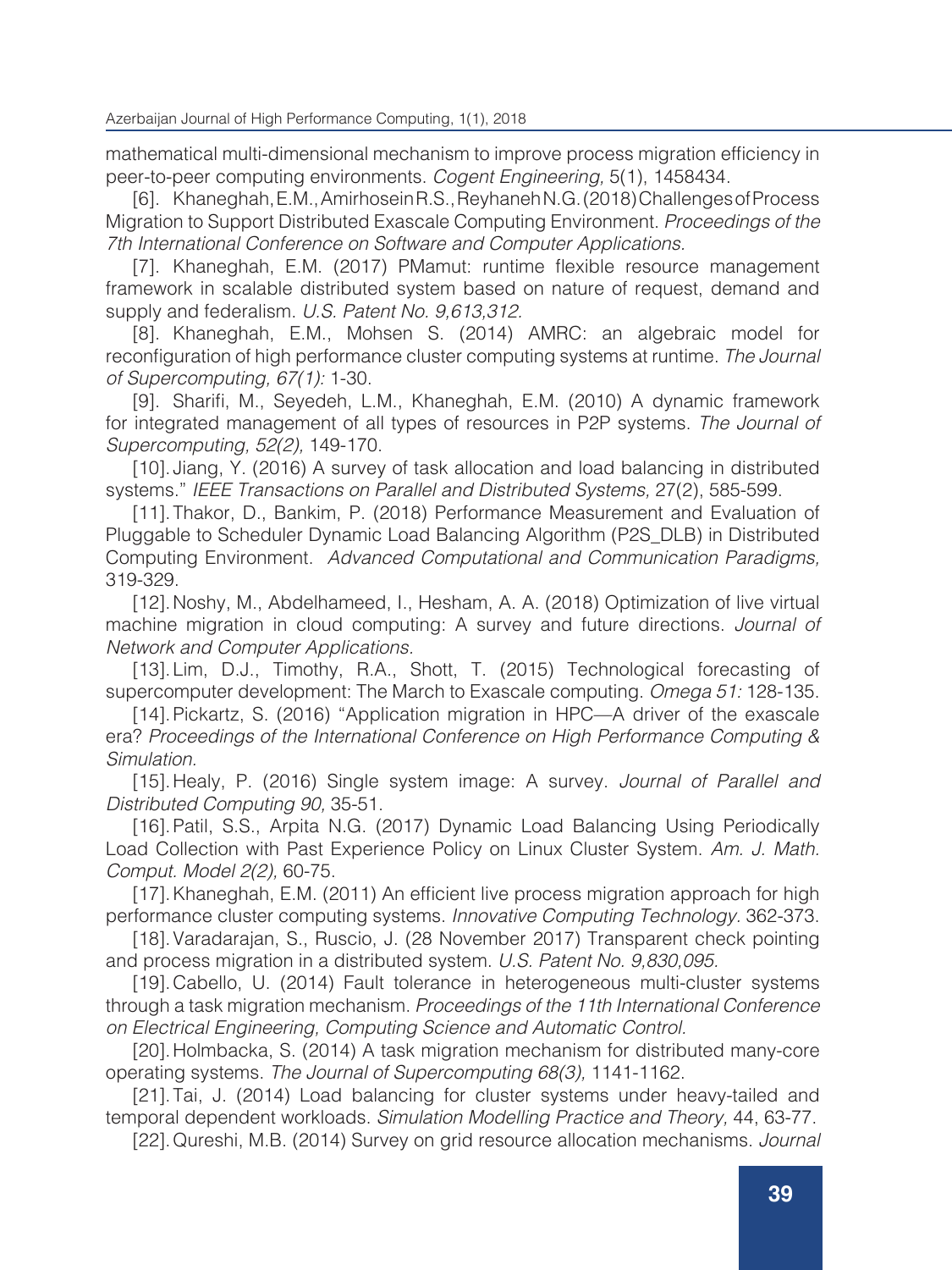Ehsan Mousavi Khaneghah, et al.

*of Grid Computing,* 12(2), 399-441.

[23]. Pooranian, Z. (2015) An efficient meta-heuristic algorithm for grid computing. *Journal of Combinatorial Optimization,* 30(3), 413-434.

[24].Siar, H., Kourosh, K., Chronopoulos, A.T. (2015) An effective game theoretic static load balancing applied to distributed computing. *Cluster Computing,* 18(4), 1609-1623.

[25].Liu, Y. (2017) DeMS: A hybrid scheme of task scheduling and load balancing in computing clusters. *Journal of Network and Computer Applications* 83 (2017): 213- 220.

[26].Kumar, A., Vishnu, V., Krishnakumar, A., Kumar, N. (2018) Efficient performance upsurge in live migration with downturn in the migration time and downtime. *Cluster Computing,* 1(11).

[27].Dam, S. (2018) An Ant-Colony-Based Meta-Heuristic Approach for Load Balancing in Cloud Computing. *Applied Computational Intelligence and Soft Computing in Engineering.* 204-232.

[28].Navimipour, N.J., Milani, F.S. (2015) A comprehensive study of the resource discovery techniques in peer-to-peer networks. *Peer-to-Peer Networking and Applications, 8(3),* 474-492.

[29]. Yevmenkin, Maksim, et al. "Load-balancing cluster." U.S. Patent No. 8,886,814. 11 Nov. 2014.

[30].Ahmed, T., Singh, Y. (2012) Analytic study of load balancing techniques using tool cloud analyst. *International Journal of Engineering Research and Applications, 2(2),*  1027-1030.

[31]. Kapoor, S., Chetna D. (2015) Cluster based load balancing in cloud computing. *Proceedings of the Eighth International Conference on Contemporary Computing (IC3).*

[32].Singh, A., Dimple J., Malhotra, M. (2015) Autonomous agent based load balancing algorithm in cloud computing. *Procedia Computer Science, 45,* 832-841.

[33]. Jena, S.R., Ahmad Z. (2013) Response time minimization of different load balancing algorithms in cloud computing environment. *International Journal of Computer Applications* 69 (17).

[34].Chien, N.K., Nguyen H.S., Ho D. L. Load balancing algorithm based on estimating finish time of services in cloud computing. *18th International Conference on Advanced Communication Technology (ICACT).*

[35].Werstein, P., Hailing, S., Huang, Z. (2006) Load balancing in a cluster computer. *Seventh International Conference on Parallel and Distributed Computing, Applications and Technologies.*

[36].Suri, P.K., Singh, M. (2010) An efficient decentralized load balancing algorithm for grid. *Proceedings of the 2nd International Advance Computing Conference.*

[37].Zarrin, J., Rui, L.A, Barraca, J.P. (2018) Resource discovery for distributed computing systems: A comprehensive survey. *Journal of Parallel and Distributed Computing,* 113, 127-166.

[38].Krauter, K., Buyya, R., Maheswaran, M. (2002) A taxonomy and survey of grid resource management systems for distributed computing. *Software: Practice and Experience 32(2),* 135-164.

[39].Kovvur, R.M.R. (2010) Adaptive resource discovery models and resource